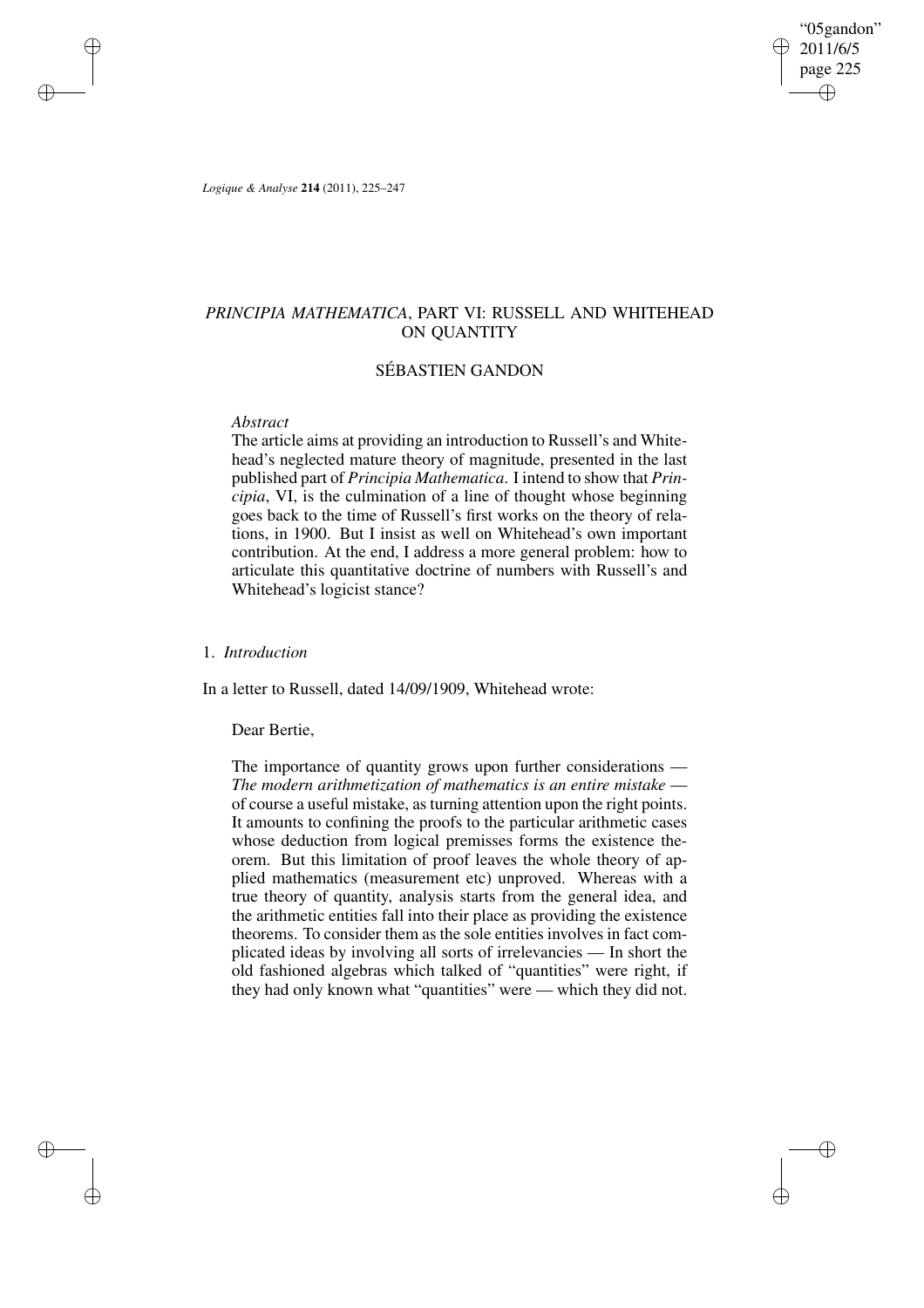# "05gandon" 2011/6/5 page 226 ✐ ✐

✐

✐

## 226 SÉBASTIEN GANDON

(...)

You see in short that I have recovered the simple faith of my angel infancy — I only hope that it is not a sign of decay of intellect or of approaching death — You will have to devote some attention to my MS — since their results will come as a shock to the current orthodoxy. In fact mathematicians will feel much like Scotch Presbyterians who might find that a theological professor in one of their colleges had dedicated his work to the Pope.

Yours affectionately, ANW

Russell's logicism is often seen as an extension of the arithmetization of mathematics associated with the names of Cantor and Dedekind. But according to Whitehead here, it shouldn't: "The modern arithmetization of mathematics is an entire mistake", said he  $-$  and as we can admit that, in 1909, logicism was not taken as an entire mistake by him, we can conclude that Whitehead did not view logicism as an extension of arithmetization. The following question cannot then be avoided: how to conceive logicism if not as an extension of the arithmetization's program? How to be still a logicist, while criticizing the reduction of all mathematics to arithmetic? The issue concerning the status of quantity in *Principia* has thus a central importance, since it leads immediately to raise the issue of the nature of logicism and of his relationship with arithmetization.

In this paper, my primary aim will be to flesh out what Whitehead put forward in his letter. His attack against arithmetization is not a mere bavardage: its full content is expounded in the last published part, part VI, of *Principia Mathematica*. To my knowledge, no account of this work exists in the literature.<sup>1</sup> Owing to the potential importance of the topic, importance brought out by Whitehead's letter, there is no doubt that this lack represents a serious defect, liable to distort our picture of logicism. My goal here will be to begin to fill this gap by offering a not too technical introduction to Russell's and Whitehead's work.

Indeed, one of the reasons why *Principia* VI has been so much neglected comes from the fact that the authors used there many complicated and esoteric notational devices, and relied heavily on the machinery presented in the first five parts. In the few pages that follow, I will not be able to do justice to the real richness of these developments. I can however facilitate the reading

<sup>1</sup> One finds some very brief remarks in "Whitehead and the Rise of Modern Logic" (see [Quine, 1995], p. 3–36); see as well [Quine, 1962], [Bigelow, 1988] and [Grattan-Guinness, 2000].

✐

✐

✐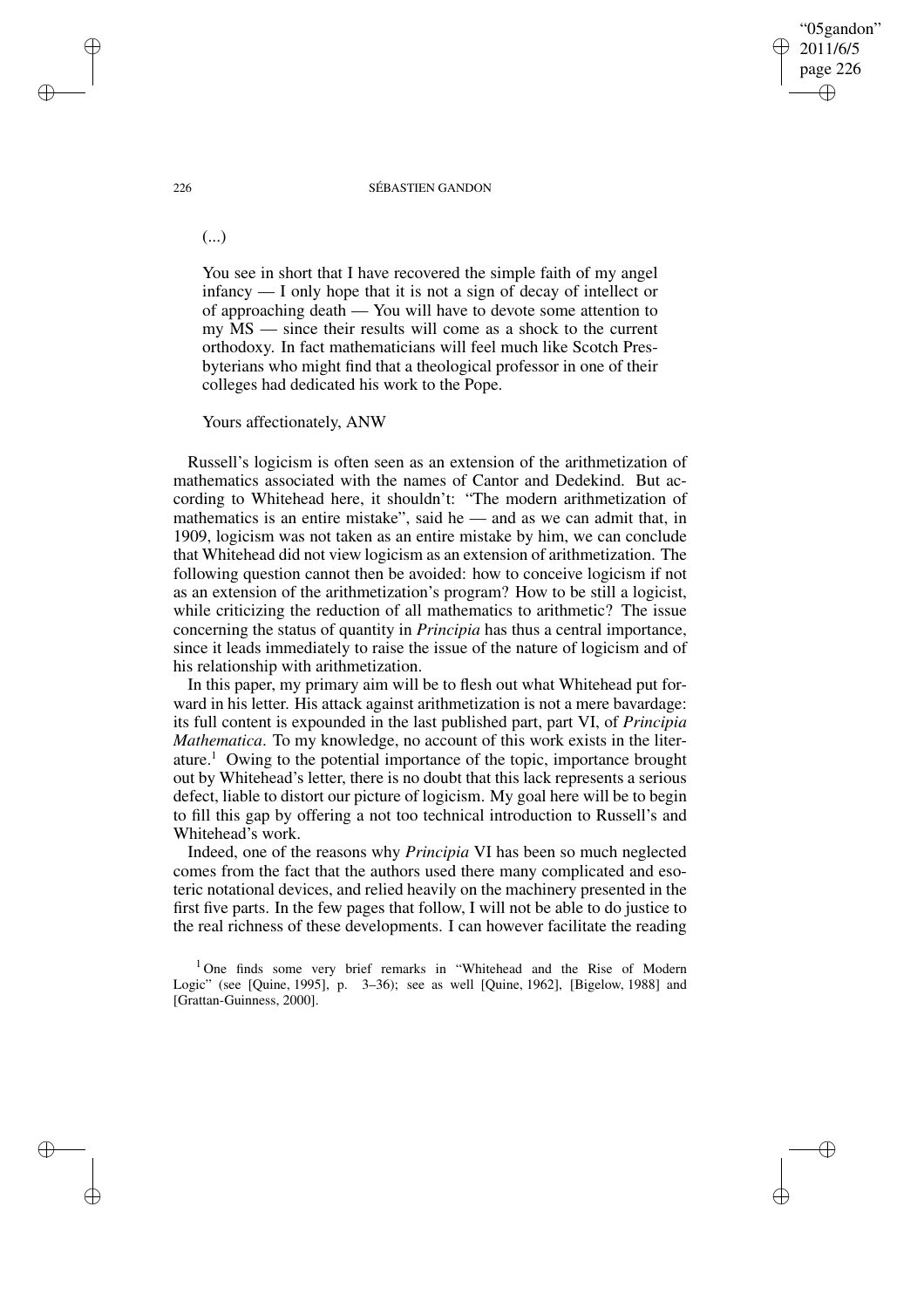✐

## *PRINCIPIA MATHEMATICA*, PART VI: RUSSELL AND WHITEHEAD ON QUANTITY 227

of the work in explaining the main ideas and in translating the basic symbolism in a more up-to-date notation. In the sequel, I will put much emphasis on the plan of *Principia* VI, and, especially, on the articulation between section A, devoted to the definition of rational and real numbers, and sections B–D, devoted to quantities and measurements.

I will first speak about the sources of *Principia*'s theory of quantity. Section 3 will focus on the definitions of rational (and real) numbers, dealt with in Part VI, A. In section 4, I will present the main lines of Russell's and Whitehead's theory of quantity and measurement (Part VI, B–D). In my last, conclusive, section, I will briefly come back to the issue concerning the relation between the doctrine of quantity and logicism taken as a whole, and also speak about Whitehead's own contribution to the theory. We know that Whitehead was in charge of *Principia* VI — does this mean that we should consider him as the sole author of this work?

# 2. *The sources*

✐

✐

✐

✐

Russell and Whitehead referred to Burali-Forti's paper *Les propriétés formales des opérations algébriques* as a source for their theory. 2 In this work, Burali-Forti attempted to axiomatize Euclid's theory of quantity. He was not, at the time, the only one pursuing such a project — at the turning of the Century, many mathematicians offered various formal theory of quantity.<sup>3</sup> Burali-Forti's program was peculiar, however, in that he explicitly aimed to oppose the arithmetization view, according to which continuous magnitudes can be reduced to the whole numbers. Burali-Forti thus explained:<sup>4</sup>

Chapter I of this book contains the properties of the magnitudes which do not depend on the idea of number (integer or fraction or irrational). (...) Chapter II contains the basis of the theory of the

<sup>3</sup> For more on this, see [Gandon, 2008b].

4 [Burali-Forti, 1899], p. 34.

 $2$  Whitehead alludes to this work in a letter to Russell dated 28/1/1913: "As to the preface — The work on 'grandeurs' started with a study of Burali-Forti's articles in the *Rivista* and was directed initially to arrive at the same results. Of course his work is really based on Euclid Bk V — whom I ought also to have studied, but did not. Thus our antecedents are Euclid and Burali-Forti; but it should be mentioned that (1) by the introduction of 'relations' and (2) by the keeping of the group idea in the background, and (3) by the separate treatment of ratio, and (4) by avoiding number and (5) by the introduction of cyclic groups, the subject has been entirely modified. I think these points should be mentioned somewhere, not to claim novelty, but to show people what to look for".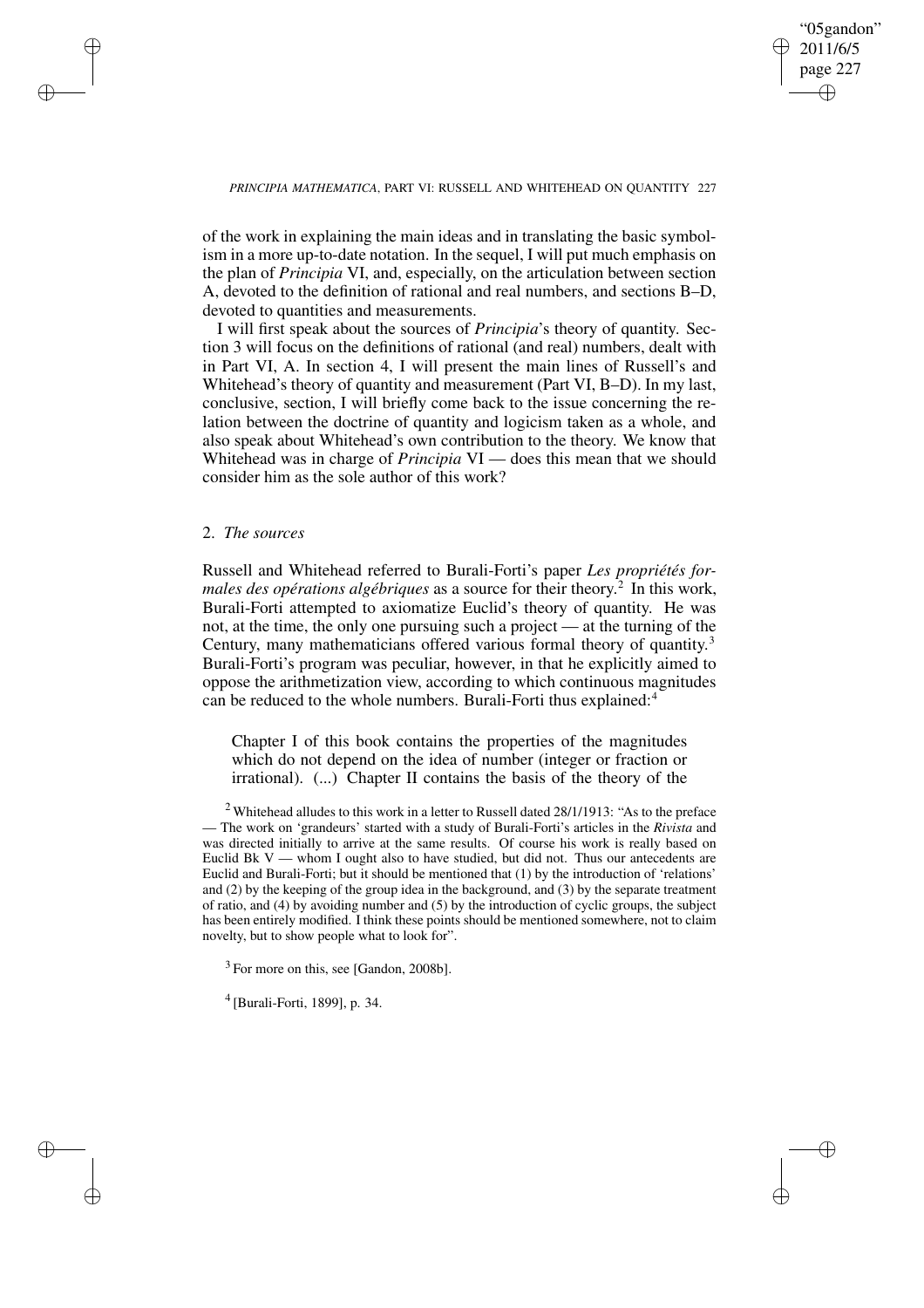### 228 SÉBASTIEN GANDON

"05gandon" 2011/6/5 page 228

✐

✐

✐

✐

whole numbers. The idea of a whole number is logically derived from the usual and concrete idea of magnitude. (...)

An analogous procedure is followed in chapters III and IV, devoted to the rationals and the irrationals.

A first conclusion of the method we just exposed is the swiftness with which we can teach (...) the formal properties of the algebraic operations, by including the elements magnitudes and numbers which are usually examined separately. But another much more important conclusion is reached, which consists in making it possible to obtain the general idea of number in a concrete shape by deriving it from the concrete usual idea of magnitude, which is essential for the metrical part of geometry as well.

While Dedekind was proud to define the real numbers without resorting to the idea of continuous quantity, <sup>5</sup> Burali-Forti attempted, in a complete reversal which is as well a genuine return to the Euclidean tradition, to base arithmetic and real analysis on the concept of quantity.

I list the axioms (translated in today's usual notation) which defined a set G of homogeneous magnitudes  $\langle G, + \rangle$  in [Burali-Forti, 1899]:

1-  $a, b \in G, a + b = b + a$ 2-  $a, b \in G, a + (b + c) = (a + b) + c = a + b + c$ 3-  $a, b, c \in G, (a + c = b + c) \Rightarrow a = b$ Definition of order: if  $a, b \in G$  then  $a > b$  iff  $\exists x \in G \setminus \{0\}, a = b + x$  $4'$ -  $a \in G, \exists x \in G, a + x = a$  $4''$ -  $a \in G, \exists x \in G, a + x > a$ 5-  $b\in G, a\in G\backslash\{0\}, (a+b)\in G\backslash\{0\}$  <sup>6</sup> 6-  $a, b \in G, a = b \vee a < b \vee a > b$ 7-  $a \in G$ ,  $\exists x \in G \setminus \{0\}$ ,  $x < a$ 8- If  $U \subset G, U \neq \emptyset$ ,  $\exists x \in G, \forall y \in U, y < x$ , then:  $\exists z \in G, \forall v \in G (v \lt z \Leftrightarrow \exists w \in U, v \lt w).$ 

<sup>5</sup> See the preface of [Dedekind, 1888]: "All the more beautiful it appears to me that without any notion of measurable quantities and simply by a finite system of simple thoughtsteps man can advance to the creation of the pure continuous number-domain; and only by this means in my view is it possible for him to render the notion of continuous space clear and definite.'

<sup>6</sup> Axiom 5 implies that the semi-group  $\langle G, + \rangle$  is strictly positively ordered.

✐

✐

✐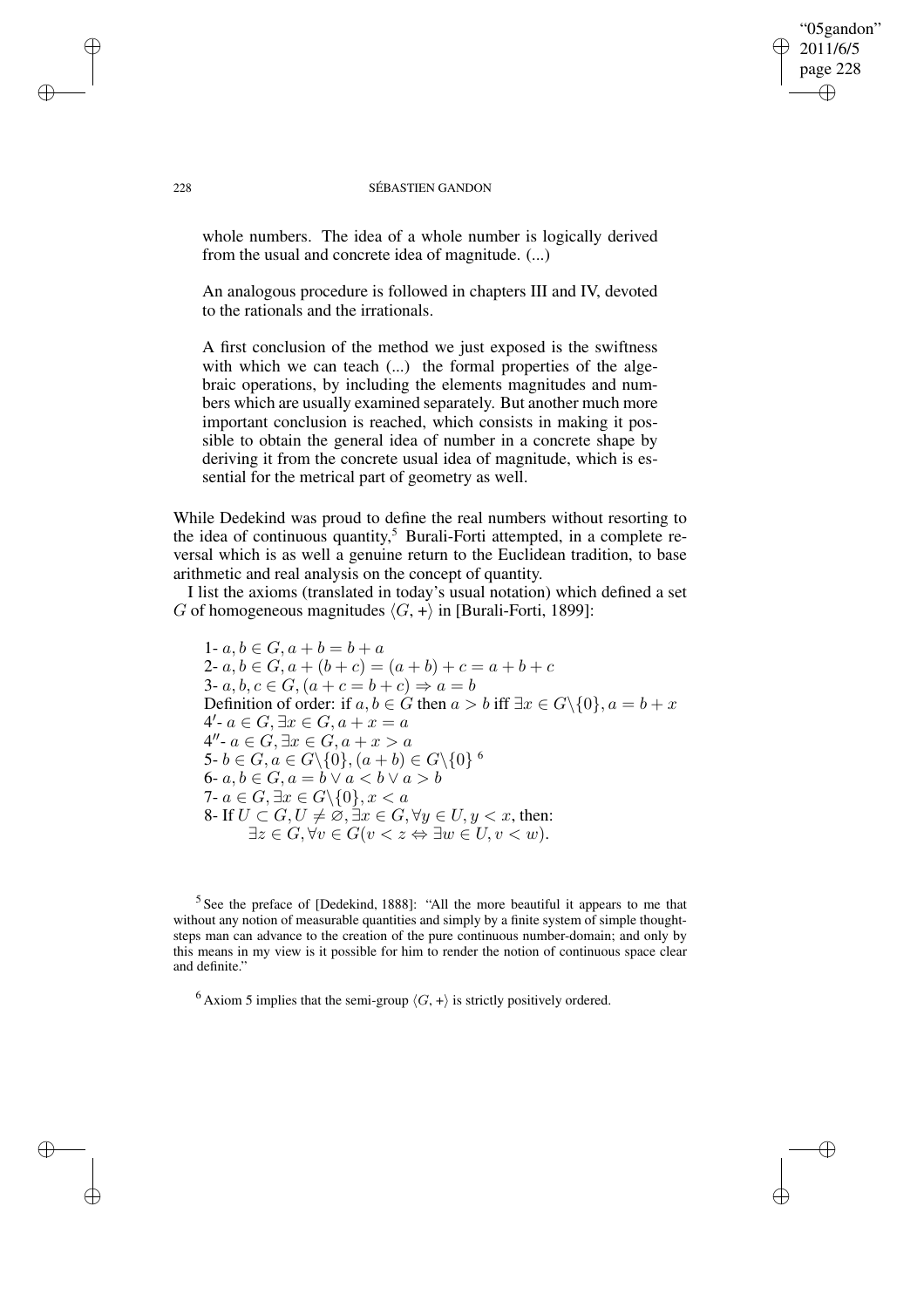✐

## *PRINCIPIA MATHEMATICA*, PART VI: RUSSELL AND WHITEHEAD ON QUANTITY 229

✐

✐

✐

✐

In modern terms, Burali-Forti defined a dense and complete<sup>7</sup> monoïd.<sup>8</sup> The numbers were next introduced as ratios of homogeneous quantities.<sup>9</sup> In the rational case, which I will focus on because it is simpler than the real case, two *grandeurs* A and B had the ratio  $m/n$  iff  $nB = mA$ . The ratio  $m/n$ was said to be greater than another  $p/q$  when  $mq > np$ . From axiom 7 (which insures that  $\langle G, \rangle$ ) is dense), one could easily derive the density of the ordered set of the ratios. In a similar way, Burali-Forti proved the completeness of his ordered set of real ratios from axiom 8 (the Dedekindian condition).

Before having been the source of 1913's theory of magnitude, Burali-Forti's construction was at the basis of Russell's doctrine of distance, first developed in the English version of the seminal *On the Logic of Relations*, 10 and resumed in the *The Principles*. <sup>11</sup> As this theory, simpler than the mature one, set the stage for *Principia*'s doctrine, I will briefly expound it.

 $<sup>7</sup>$  Axiom 8 is a version of the Dedekindian condition. Burali-Forti proves that the Arch-</sup> median hypothesis follows from the axioms.

 $8$  A monoïd  $\langle G, + \rangle$  is a set endowed with an associative binary operation which contains a neutral element. More generally, at the end of the XIXth Century, one always found two structures in the theories of quantity: a group or a semigroup structure (which gives sense to the addition between magnitudes) and an ordinal structure (which gives sense to the idea that a quantity can be greater than another).

 $9<sup>9</sup>$  The ratios are defined by the standard equimultiple condition:

 $\forall a, b \in G, \forall c, d \in G \backslash \{0\}$   $(a : b = c : d$  $\Leftrightarrow \forall m, n \in \mathbb{N}$  ( $ma \leq \Rightarrow nb \Longleftrightarrow mc \leq \Rightarrow nd$ ))

 $10$  In the published version, the sections devoted to quantities have been eliminated; compare [Russell, 1900] and [Russell, 1901].

<sup>11</sup> A copy of Burali-Forti's article, annotated by Russell, can be found in the Russell Archives (McMaster University), and many details in the construction evoke Burali-Forti's approach. There is however one important difference between the two theories. The Italian mathematician starts with only one indefinable, the additive operation — order is derived (see section 2). For Russell, on the other hand, order is a primitive concept. If the difference does not greatly change the shape of the formal structure, it deeply affects the general conception of magnitude. Indeed, for Russell, magnitude in general is primarily defined by a "capacity for the relation of *greater* and *less*", not by a capacity for divisibility; see [Russell, 1903] p. 159. For more on the role of order in Russell's theory, see [Michell, 1999].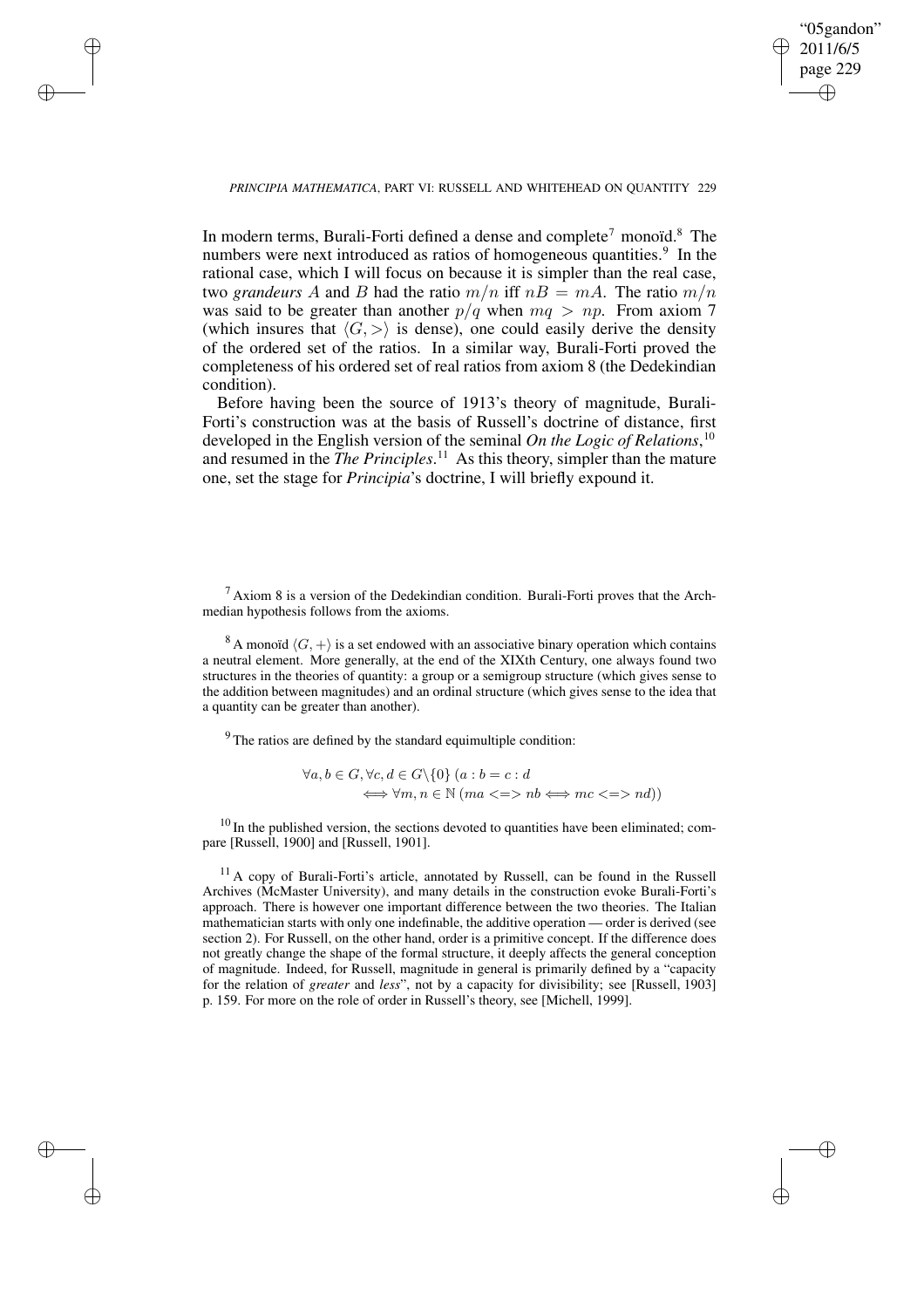# "05gandon" 2011/6/5 page 230 ✐ ✐

✐

✐

### 230 SÉBASTIEN GANDON

Here is the definition of a kind of distance  $\Delta$  given by Russell:<sup>12</sup>

$$
\Delta =_{\text{Df}} FG \cap L \ni \{x, y \in \lambda \colon \supset_{x,y} \exists L \cap R \ni (xRy) : Q = R_L.
$$
  

$$
R_1, R_2, R_3 \in L \quad R_1QR_2 \quad \supset_{R_1, R_2, R_3} R_1R_2 = R_2R_1 \quad R_1R_3QR_2R_3\}
$$

Russell comments:<sup>13</sup>

This is a definition of a kind of distance, *i.e.* of a class of distances which are quantitatively comparable. A kind of distance is a series in which there is a term between any two, and it is also a group.

Thus, despite the strangeness of the notation, distance (or magnitude) is here defined in a very standard way, as an ordered series (a  $F$ ), which is also a group (a  $G$ ). Some further continuity conditions are then added, which make Russell's notion very similar to Burali-Forti's *grandeurs homogènes* — indeed, Russell's distance is isomorphic to  $\langle \mathbb{R}, + \rangle$ , while Burali-Forti's magnitude is isomorphic to  $\langle \mathbb{R}^+, + \rangle$ .

However, the true import of the Russellian approach lies elsewhere, in the way the group structure is conceived. In another passage of the same manuscript ([Russell, 1900] p. 594), the notion is introduced that way:

 $G =_{\text{Df}} Cls'1 \rightarrow 1 \cap K$  $\exists$  { $P\epsilon K$ .  $\supset_P \tilde{P}\epsilon K$ :  $P, R\epsilon K$ .  $\supset_{P,R}$ .  $PR\epsilon K$ . $\pi = \rho$ }

That is, a group is a set  $K$  of one-one relations onto defined over the same field  $\pi = \rho$  (in other words: K is a class of permutations of a given set) such that, firstly, if P belongs to K, the converse  $\tilde{P}$  belongs to K, and such that, secondly, if  $P$  and  $R$  belong to  $K$ , the relative product  $PR$  belongs to  $K$ . In other words, Russell defines a group as a permutation group defined on an underlying set.<sup>14</sup> Now, Cayley's theorem, well-known by Russell and all the

 $12 F$  designates a dense series, G a group. L is a distance or a magnitude of a specific kind, *i.e.* as Burali-Forti's calls it, an homogenous magnitude. Q is the order relation of the magnitude ( $Q = R_L$ ), and  $\lambda$  is the field of the magnitude (*i.e.* the field of the group and of the series).  $R_1, R_2, R_3 \in L$ .  $\supset_{R_1, R_2}$ .  $R_1 R_2$  means that the group is commutative.  $R_1, R_2, R_3 \in L$  .  $R_1QR_2$  .  $\supset R_1, R_2, R_3$  .  $R_1R_3QR_2R_3$  means that the ordinal relations and group operation are compatible.

<sup>13</sup> [Russell, 1900], p. 609.

<sup>14</sup> In group theory, a permutation of a set S is any bijective function taking S onto S; a permutation group is a group whose elements are permutations of a given set  $S$ , and whose group operation is the composition of permutations.

✐

✐

✐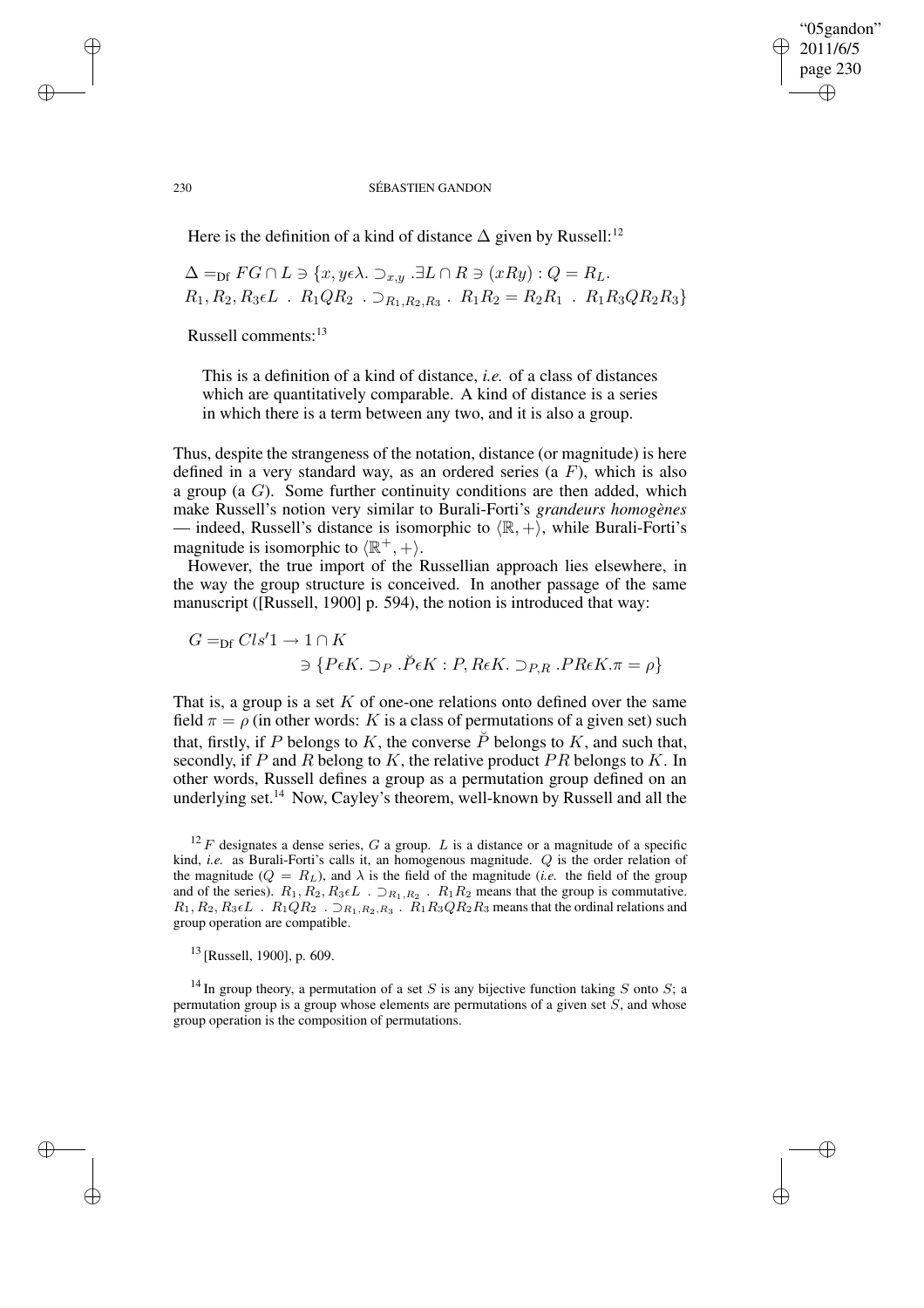✐

## *PRINCIPIA MATHEMATICA*, PART VI: RUSSELL AND WHITEHEAD ON QUANTITY 231

mathematicians of the beginning of the XXth Century, assures us that every abstract group  $G$  is isomorphic to a permutation group. No loss of generality is thus caused by Russell's definition of a group in terms of permutation group, and Russell knew very well he had the right to proceed that way. But he also knew that he could have characterised the group structure in (what seems to be) a more straightforward way, by just setting the standard axioms. Why did he not do that? Why did he take a path which seems to be more complicated than the standard abstract one?

From Russell's standpoint, the group operation posed a problem: indeed, how to account, in the new logic of relations, for addition? Is it a three-terms relation, a combination of a relation with identity, or a new kind of term?<sup>15</sup> Russell's answer in 1900 was to say that a group operation is a relative product (a relation of relations) defined on a special set of relations — worded in a more contemporary terminology: addition was then conceived as a composition between bijective mappings. This solved the difficulty about the nature of the group operation, and allowed Russell to take the theory of group as a part of his new logic of relations. The elements of the group were relations, and the group operation was also a relation.

This constitutes a first change with respect to Burali-Forti's approach. For Russell, quantities were not the elements of an abstract structure defined axiomatically, but some relations belonging to a certain set; accordingly, additivity was not any operation which has the required properties, but a composition of relations. There is however another, more general, disagreement: Russell did not adhere to Burali-Forti's anti-arithmetization program. Indeed, in the rest of [Russell, 1900], as in [Russell, 1903], Russell resumed Cantor's and Dedekind's definitions of  $\mathbb{R}$ ; his own favorite characterisation was a slightly amended version of Dedekind's notorious cut definition.<sup>16</sup> If Russell found in [Burali-Forti, 1899] his technical inspiration, he thus did not share the philosophical background of the work.

Be that as it may, the idea that quantities are relations and that quantitative addition is a relative product remained the hallmark of Russell's and Whitehead's approach to quantity in *Principia Mathematica*: the vector families (the 1913 word for the notion of kind of magnitudes) were defined as some sets of relations and the addition between quantities was still thought

<sup>15</sup> For a discussion of this problem, see [Sackur, 2005] pp. 143–209.

<sup>16</sup> See [Russell, 1903], Part V.

✐

✐

✐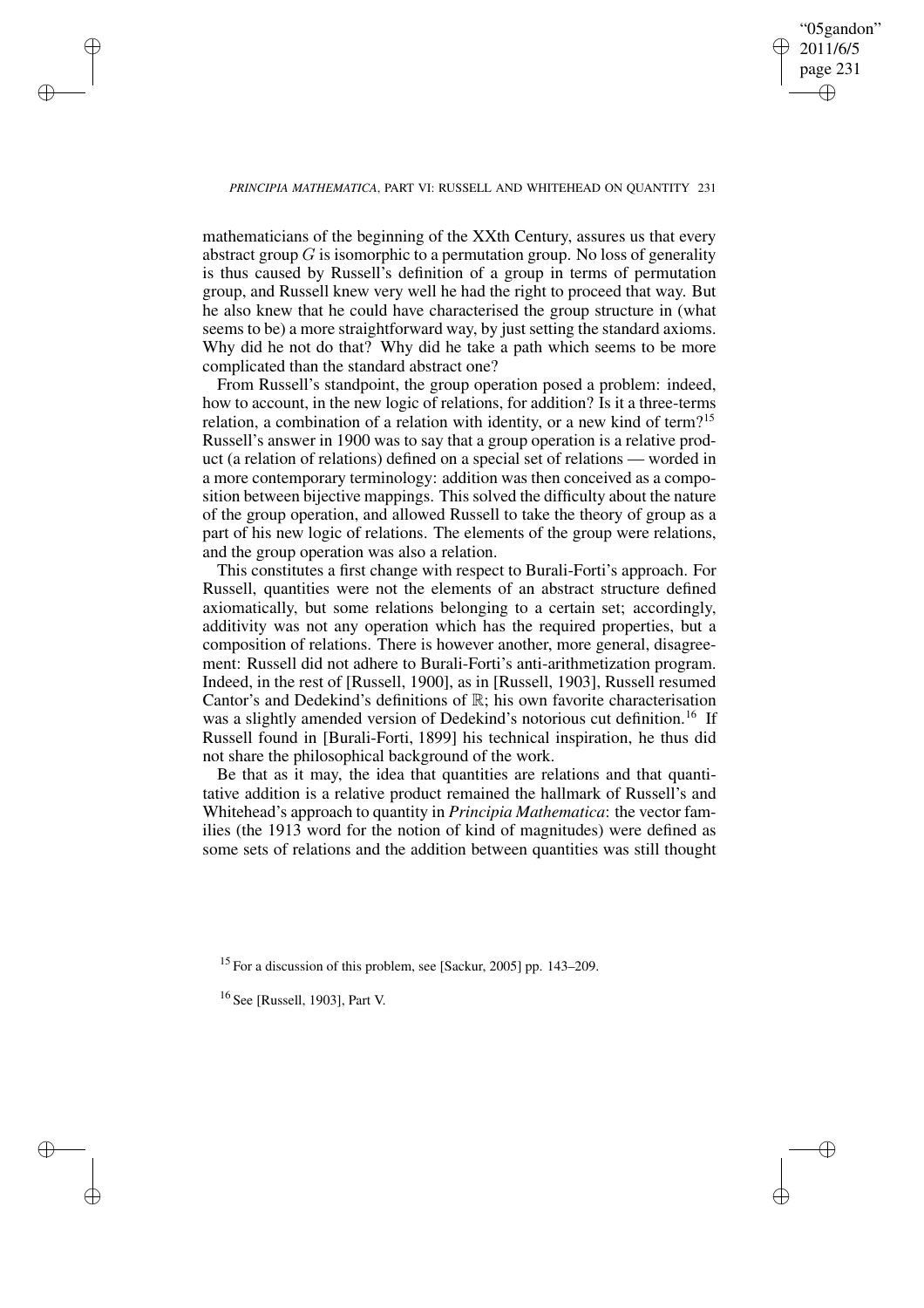"05gandon" 2011/6/5 page 232 ✐ ✐

✐

✐

## 232 SÉBASTIEN GANDON

in terms of relative product.<sup>17</sup> There were however two major changes in the doctrine brought forward in *Principia* VI:

1) As we have seen, in 1900 (and in 1903), the real and the rational numbers were defined, in a purely Dedekindian way, without any reference to quantity; in 1913, Russell's and Whitehead's definition linked the numbers to their application in the measurement of quantities. It seems then that, as time goes by, a rapprochement with Burali-Forti occurred. As we will see, things are much more complicated, however.

2) In 1900 and 1903, the quantitative structure of distance was very rich, since it was isomorphic to  $\langle \mathbb{R}, + \rangle$ ; this, of course, excluded from consideration many kinds of quantitative domains. In *Principia*, the definition of magnitude was considerably generalized, and could accommodate many different quantitative structures.

I will examine each of these changes in turn.

# 3. *Numbers and magnitudes in* Principia Mathematica

The first thing to note is that generalization of numbers comes very late this is only in the first section of *Principia* VI that the negative, the rational and the real numbers are introduced. That is, more than two third of the work is written without resorting to any notion of numbers (beyond the integers). In particular, the whole theory of series is developed in part V. This means that, in *Principia*, real analysis is constructed without any reference to reals. Better, Russell and Whitehead explicitly contend that one of the advantage of their presentation is to show that real analysis, in its essence, has nothing to do with numbers and measurement:<sup>18</sup>

 $17$  In the summary of part  $*303$  devoted to ratios, we even find an attempt to justify this move [Russell and Whitehead, 1913], p. 260–261): "This definition [of ratios as relation of relations] requires justification [...]: we commonly think of ratios as applying to magnitudes other than relations. [...] In applying our theory to (say) the ratio of two masses, we note that the idea of quantity (say, of mass) in any usage depends upon a comparison of different quantities. The "vector quantity" R, which relates a quantity  $m_1$  with a quantity  $m_2$ , is the relation arising from the existence of some definite physical process of addition by which a body of mass  $m_1$  will be transformed into another body of mass  $m_2$ . Thus  $\sigma$  steps, symbolized by  $R^{\sigma}$ , represents the addition of the mass  $\sigma(m_2 - m_1)$ . [...] Thus to say that an entity possesses  $\mu$  units of quantity means that, taking U to represent the unit vector quantity,  $U^{\mu}$ relates the zero of quantity — whatever that mean in reference to that kind of quantity — with the quantity possessed by that entity. It can be claimed for this method of symbolizing the ideas of quantity  $(\alpha)$  that it is always a possible method of procedure whatever view be taken of it as a representation of first principles, and  $(\beta)$  that it directly represents the principle "No *quantity* of any kind without a comparison of different quantities of that kind." "

 $18$  [Russell and Whitehead, 1912], pp. 687. On this point, Russell is certainly indebted to Hausdorff, who, in [Hausdorff, 1906], developed a pure and general theory of order types.

✐

✐

✐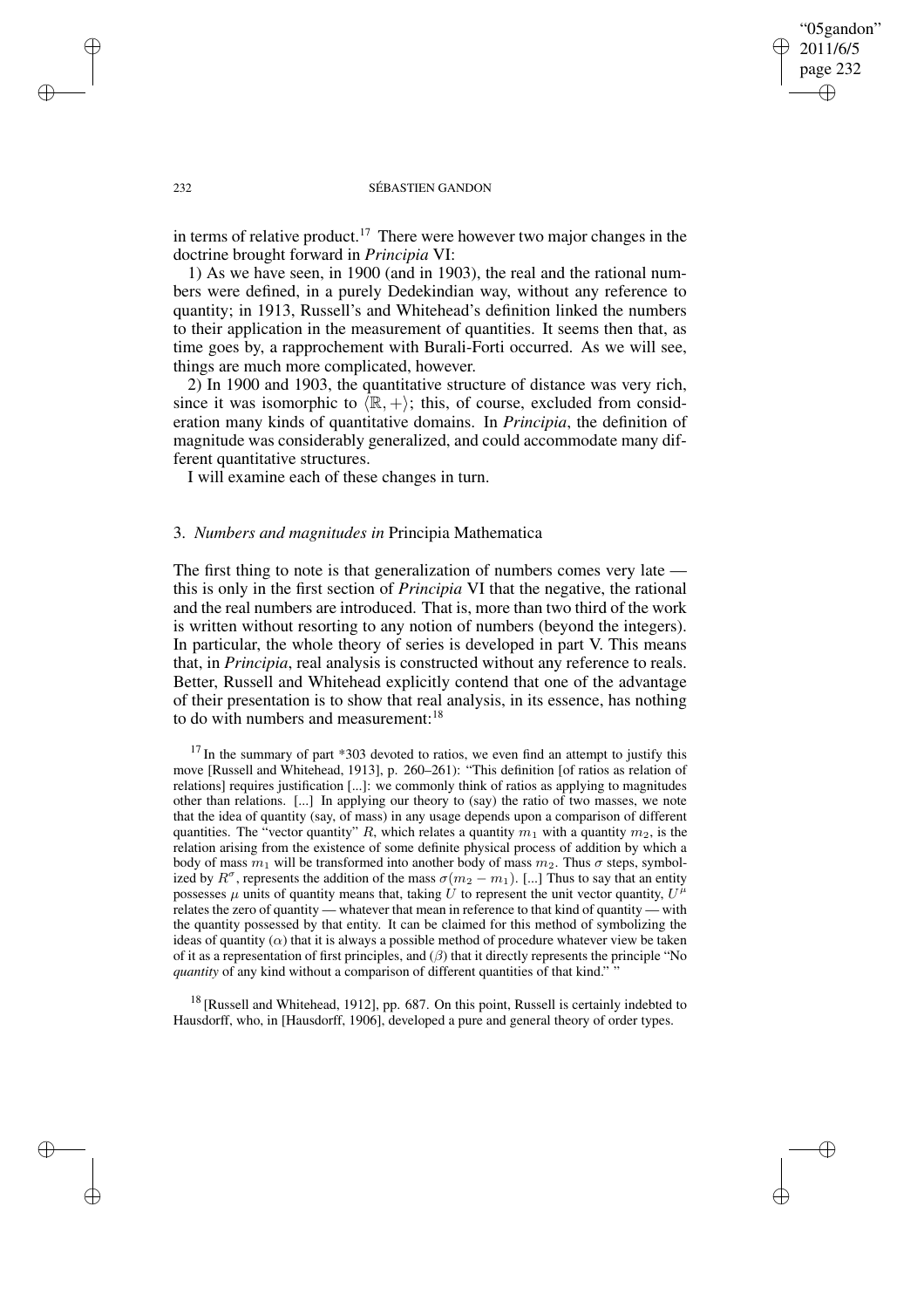# "05gandon" 2011/6/5 page 233 ✐ ✐

✐

✐

## *PRINCIPIA MATHEMATICA*, PART VI: RUSSELL AND WHITEHEAD ON QUANTITY 233

✐

✐

✐

✐

In the definitions usually given in treatises on analysis, it is assumed that both the arguments and the values of the functions are numbers of some kind, generally real numbers, and limits are taken with respect to the order of magnitudes. There is, however, nothing essential in the definitions to demand so narrow a hypothesis. What is essential is that the arguments should be given as belonging to a series, and that the values should also be given as belonging to a series, which need not be the same series as that to which the arguments belong. In what follows, therefore, we assume that all the possible arguments to our function, or at any rate all the arguments which we consider, belong to the field of a certain relation Q, which, in cases where our definitions are useful, will be a serial relation.

Think for instance of Russell's and Whitehead's discussions of the temporal series;<sup>19</sup> both philosophers directly used the concepts of convergence and limit to investigate the nature of the temporal continuum, without first correlating the series of instants to the series of numbers. This is in line with *Principia*. For Russell and Whitehead, real analysis could immediately be applied to non-numerical series — from their point of view, any detour by numbers and measurements appeared as an artificial complication, merely caused by the fact that the analysis of the fundamental notions of calculus has not been generalized enough.

Now, if we do not need the reals for developing mathematical analysis, why then introduce them? Russell and Whitehead claimed, at the beginning of part VI, that generalization of numbers is necessary as soon as we want to account for measurement: "The purpose of this Part [VI] is to explain the kinds of applications of numbers which may be called *measurement* [and] for this purpose, we have first to consider generalizations of number" ([Russell and Whitehead, 1913], p. 233). Thus, the logicists clearly endorsed the principle (sometimes, called application constraint<sup>20</sup>) according to which the applicability of reals and rationals to measurement should be built into their very definitions.

The idea is expounded in Part VI section A. For our purpose, it will be sufficient to focus only on the account of positive ratios — we will leave aside the definition of the reals, and all the difficulties involved by the questions of

<sup>19</sup> [Russell, 1914], and [Whitehead, 1920].

<sup>20</sup> See [Wright, 2000], who also uses the term "Frege's Constraint".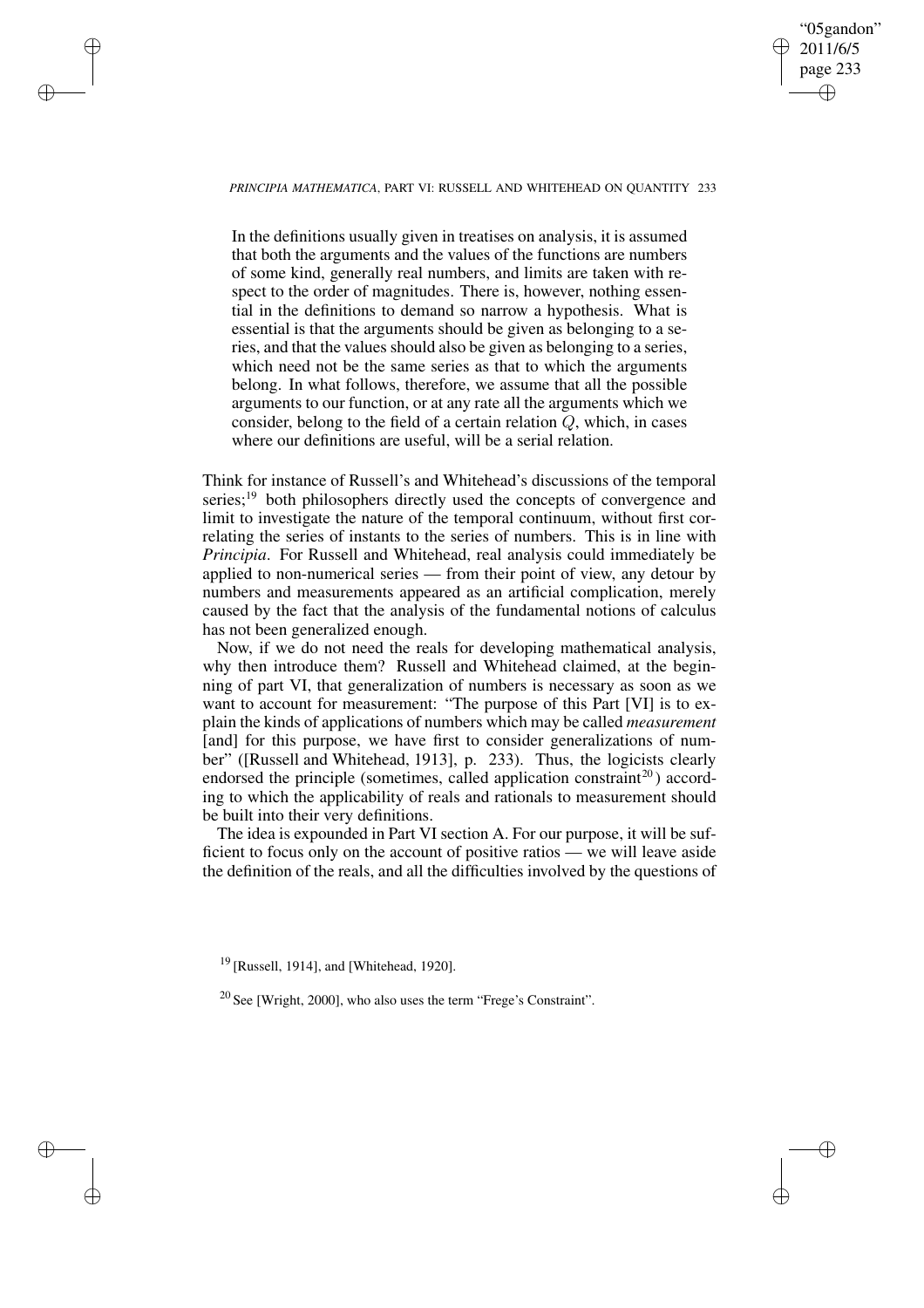✐

#### 234 SÉBASTIEN GANDON

types (that is, we will accept the axiom of infinity<sup>21</sup>). How did Russell and Whitehead define the rational numbers?

In Part VI of *Principia*, the inductive cardinals, and the operations of addition and multiplication between them have already been defined. Russell and Whitehead use these notions to define the relation Prm between two couples of whole numbers  $(\rho, \sigma)$  and  $(\mu, \nu)$ :  $(\rho, \sigma)$ Prm $(\mu, \nu)$  iff  $\rho$  is prime relative to σ and  $\rho \times \nu = \sigma \times \mu$  (that is, iff  $\rho/\sigma$  is the irreducible ratio equal to  $\mu/\nu$ ). The ratio  $\mu/\nu$  between two integers ( $\nu \neq 0$ ) is now defined in the following way (\*303.01, *ibid.*, p. 260):<sup>22</sup>

$$
\mu/\nu = \text{D}f \hat{R}\hat{S}\{(\exists \rho, \sigma).(\rho, \sigma) \text{Prm}(\mu, \nu).\dot{\exists}! R^{\sigma} \dot{\cap} S^{\rho}\}\
$$

In other words, a ratio  $\mu/\nu$  is a relation between two binary relations R and S (Russell and Whitehead write  $R(\mu/\nu)S$ ), such that:

$$
(R1) \exists \rho, \sigma \in \mathbb{N}, (\rho, \sigma) \text{Prm}(\mu, \nu)
$$

(R2) There are two objects x and y such that the relation  $R^{\sigma}$  and  $S^{\rho}$  hold between them.<sup>23</sup>

Two remarks about this definition:

1) The second condition has an obvious resemblance with Euclid's definition of ratio, resumed by Burali-Forti. Imagine that  $R$  is a certain positive distance between two points on the line, and that  $S$  is another such a distance; then Russell and Whitehead say that R and S have the ratio  $\mu/\nu$ , if one can find a point from which  $\nu$  steps of size R makes one reach exactly

 $21$  As the authors explained ([Russell and Whitehead, 1913], p. 234): "Great difficulties are caused, in this section, by the existence-theorems and the question of types. These difficulties disappear if the axiom of infinity is assumed, but it seems improper to make the theory of (say) 2/3 depend upon the assumption that the number of objects in the universe is not finite. We have, accordingly, taken pains not to make this assumption, except where, as in the theory of real numbers, it is really essential, and not merely convenient."

 $^{22}$  Here, the type constraints are left implicit. But of course, in the following definition, if x and y are object variables, R and S must be relations which take objects as arguments.

 $^{23}xR^{\sigma}y$  means  $x \underline{R | R | R | ... R}y$ , where "|" denotes the "relational product" — or

the composition operation between binary relations (recall that if R and S are two binary relations such that  $R \subset X \times Y$  and  $S \subset U \times Z$ , then  $S \mid R = \{(x, z) \in X \times Z : \exists y \in Z \}$  $(Y \cap U), (x, y) \in R \wedge (y, z) \in S$ .

✐

✐

✐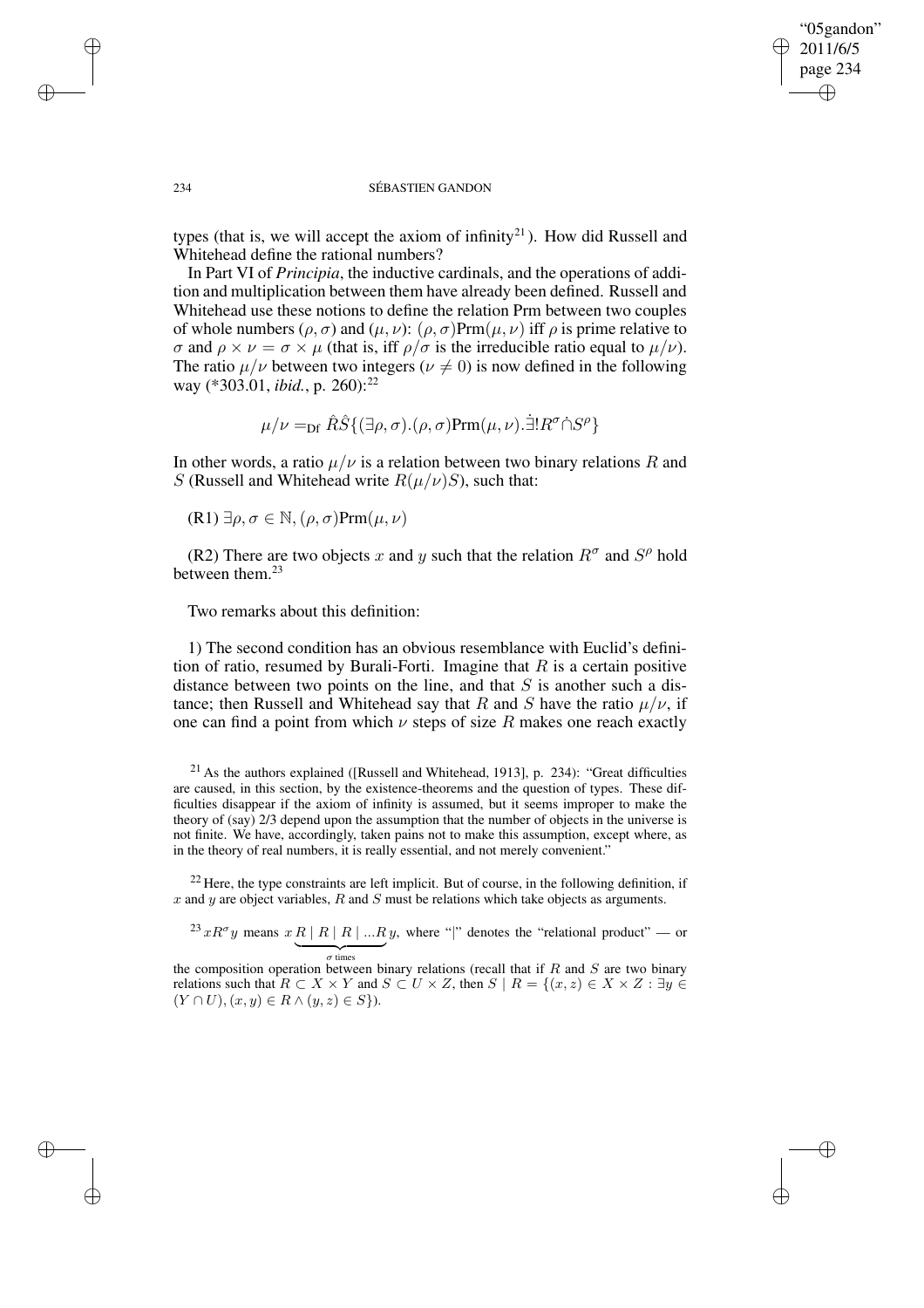✐

## *PRINCIPIA MATHEMATICA*, PART VI: RUSSELL AND WHITEHEAD ON QUANTITY 235

the same point as  $\mu$  steps of size  $S^{24}$  Thus, (R2) is a first move toward explaining how rational numbers can be used for measuring quantities.

✐

✐

✐

✐

2) (R2) did not play any role in the derivation of the arithmetical (algebraic and order-theoretic) properties of ratios. From a mathematical perspective, the condition  $\rho \times \nu = \sigma \times \mu$ , given in (R1), is the mainspring of the construction — this is not surprising, owing that it is the same condition as the one used for defining the equivalence relation between couples of integers in the standard definition of the rational numbers. From (R1), and from the definitions of order and of the operations between ratios, Russell and Whitehead derive all the usual algebraic and ordinal properties of  $\mathbb{Q}^+$ , without the slightest difficulty (the questions of type left aside). The density of  $\mathbb{Q}^+$ , for instance, directly derives from (R1) and from the definitions of order and addition, and the idea that rationals are relations of relations do not play any role in the deduction.<sup>25</sup> In particular, no assumptions on the domain of relations to which the ratios are applied is required in the derivation of the standard mathematical properties of the rationals. From a purely arithmetical point of view, the relational part of \*303. 01 is completely idle.

To summarize, 1913's theory of rationals exhibits two very important features: first, a connection is set between numbers and relations: rationals are now said to be relations of relations; second, this new definition does not compel Russell and Whitehead to put some special formal constraints on the fields of relations the rationals are applied to.

The first point shows that Russell and Whitehead endorsed a version of the application constraint. But the second point seems to limit the scope of the first move. Let me explain why by comparing their approach to Burali-Forti's one. Burali-Forti adhered to the application constraint, and defined a real number as a ratio between two members of G. But for him, the arithmetical properties of the ratios were inherited from the formal features of

<sup>24</sup> Note, however, that (R2) is an existential claim. This means that  $R(\mu/\nu)S$  does not forbid that one can find another point on the line and another ratio  $\gamma/\delta$ , such that  $\delta$  steps of size R from this point lead exactly where  $\gamma$  steps of size S lead. That is, nothing, in the account given so far, excludes the possibility that two relations have more than one ratio (see [Russell and Whitehead, 1913], p. 261–262). This fact plays an important role, as it will soon be clear.

 $^{25}$  I cannot enter into too much details here, but the sole effect of (R2) is to increase the difficulty of the derivations of the usual arithmetical properties of the ratios. For instance, r and p being two rationals, in order to secure that  $(r + p)/2$  is different from the empty relations, Russell and Whitehead have to show that there are two relations  $R$  and  $S$  such that  $R[(r+p)/2]$ S. That is, they have to show that there are sufficiently many distinct relations to instantiate all the ratios. That such is the case, is a consequence of the axiom of infinity.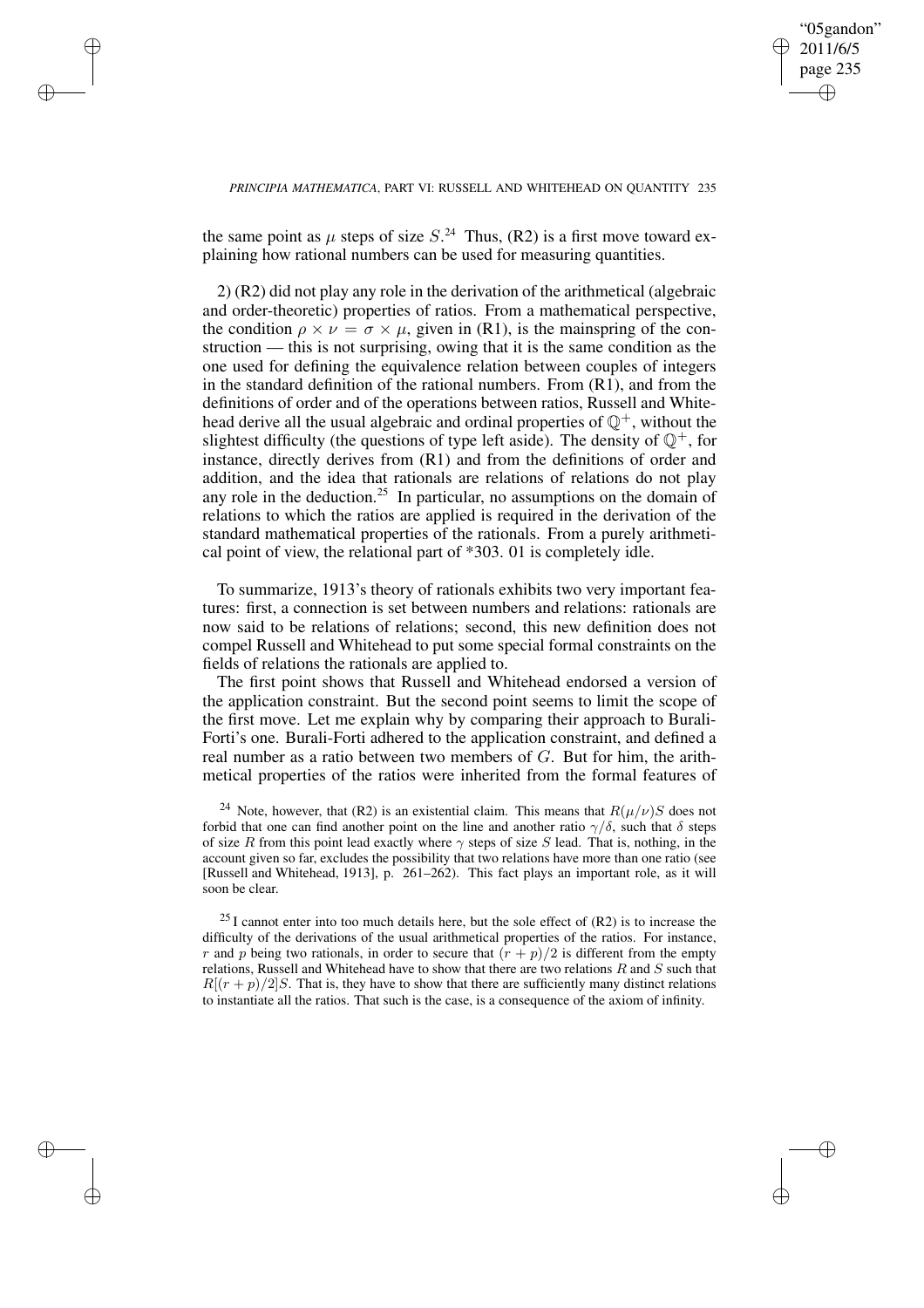236 SÉBASTIEN GANDON

"05gandon" 2011/6/5 page 236

✐

✐

✐

✐

 $G$  to such an extent that any weakening in the definition of the quantitative domain was forbidden. For instance, the removal of axioms 7 and 8 would make us loose the density and completeness of the set of ratios. The arithmetical properties of Burali-Forti's ratios depended then on the formal features of the fields the ratios were applied to. Such is not the case in *Principia*. Rational (and real) numbers are here as well characterized as ratios (relations of relations) — but the expected mathematical properties of the *definienda* are derived without setting any constraints on the field the numbers are applied to. The link tied between numbers and quantities seems thus less tight in *Principia* than in *Les propriétés formales des opérations algébriques*. The difference comes, of course, from the fact that ratios are, in *Principia*, relations of relations, and not relations of magnitudes. In order to better understand this difference, we will now turn on the doctrine of magnitude, presented in section B of *Principia* VI, and on the theory of measurement, studied in sections C–D.

# 4. *The concept of vector family*

Russell and Whitehead begin section B by defining the notion of a correspondence  $\Phi$  on a common domain  $\alpha$ . Such a correspondence is the semi-group<sup>26</sup>  $\langle \Phi, + \rangle$  of the injective mappings on  $\alpha$ <sup>27</sup> That is:

 $\Phi = \{f : \alpha \to \alpha \mid f$  is an injective mapping}

Now, a vector-family  $\kappa$  defined on  $\alpha$  is introduced as follow:

1-  $\kappa$  is not empty and  $\kappa \subseteq \Phi$ 2-  $\forall f \forall g \in \kappa$ ,  $f.g = g.f$ 

The notion of vector family replaces the former concept of a kind of magnitude. It should then be compared to the old notion of a kind of distance, or to Burali-Forti's homogeneous magnitude. Now, what emerges from such comparing is that the vector family  $\kappa$  has a very weak structure. It has lost nearly all its algebraic content —  $\kappa$  is not a symmetrical structure (each element has not necessarily an inverse); the identity does not necessarily belong to it; worse,  $\kappa$  is not necessarily closed under the composition operation.

<sup>26</sup> A semi-group  $\langle G, + \rangle$  is a set endowed with an associative binary operation.

✐

✐

✐

 $27$  A representation theorem about semi-groups (a kind of extension of Cayley's theorem) says that every abstract semi-group can be represented as a semi-group of injective mappings; for more on this, see [Ljapin, 1960].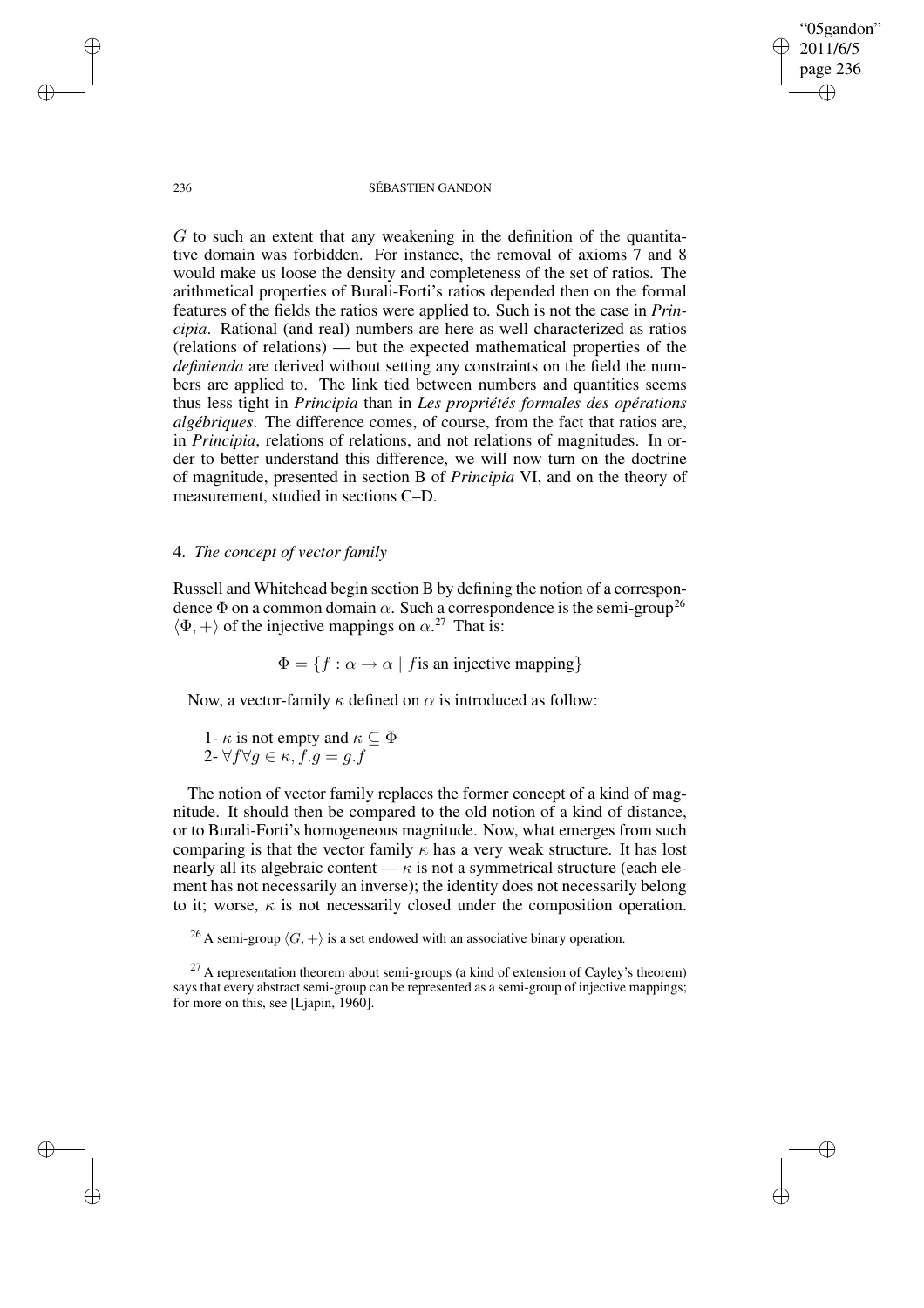✐

## *PRINCIPIA MATHEMATICA*, PART VI: RUSSELL AND WHITEHEAD ON QUANTITY 237

✐

✐

✐

✐

Among the algebraic properties, only the commutativity condition is saved. Of the rich ordinal structure of the distance, nothing remains.<sup>28</sup> One thing stood the test of time, however: even if it is no longer defined as a permutation group, quantity is still regarded in 1913 as a structure which operates over a set. The concept of magnitude is much more general than it was before; but it is still defined as a family of relations which acts on a common domain α.

The main interest of this blunt generalization is to allow the definition of many distinct sorts of quantity. The former notion of a kind of distance is, of course, still considered as a vector family — but it is a very special sort of quantitative structure, which, besides, does not receive much attention in *Principia*.

The "connected" families are the most important kind of vector family ( $\kappa$ is connected if it has at least one connected point, that is, if there is "one member of  $\alpha$  from which we can reach any member of  $\alpha$  by a vector belonging to the family or by the converse of a vector belonging to the family"  $(Ibid., p. 341)$ ). Other kinds of species are also defined: the initial families,<sup>29</sup> the open families,  $30$  the cyclic families,  $31$  the serial families,  $32$  the families in which a series of vectors can be defined (see \*336) and the submultipliable<sup>33</sup> families. I cannot enter into the details of Whitehead's construction here, but this enumeration suffices, I hope, to give an idea of how various the directions in which the basic weak structure is developed are. Russell and Whitehead set some refined conditions on the inverse operation and on

<sup>30</sup> "In which no number of repetitions of a non-zero member of  $\kappa_i$  will bring us back to our starting point". Russell and Whitehead define the new relational structure  $\kappa_t$  as the set of relations such that, if  $g, h \in \kappa$ , then  $g^{-1}.h \in \kappa$ . The relation of  $\kappa$  are not necessarily defined on the whole of  $\alpha$ .

<sup>31</sup> The definition, too complicated to be given here, is exposed in *Ibid.*, p. 458.

<sup>32</sup> In which every points are connected, and in which every points are such that, if  $q, h \in \kappa$ , then there is a  $t \in \kappa$  such that  $g.h(x) = t(x)$ ; see *Ibid.*, p. 385.

<sup>33</sup> "One in which any vector can be divided into  $\nu$  equal parts (where  $\nu$  is any inductive cardinal other than 0)"; *Ibid.*, p. 418.

 $^{28}$  This last point moves the mature theory very far away from Russell's former doctrine, where quantity was an ordinal concept.

<sup>&</sup>lt;sup>29</sup> In which there is a point in the field  $\alpha$  which is a starting point but not an end-point of non-zero vectors; *ibid.* p. 390.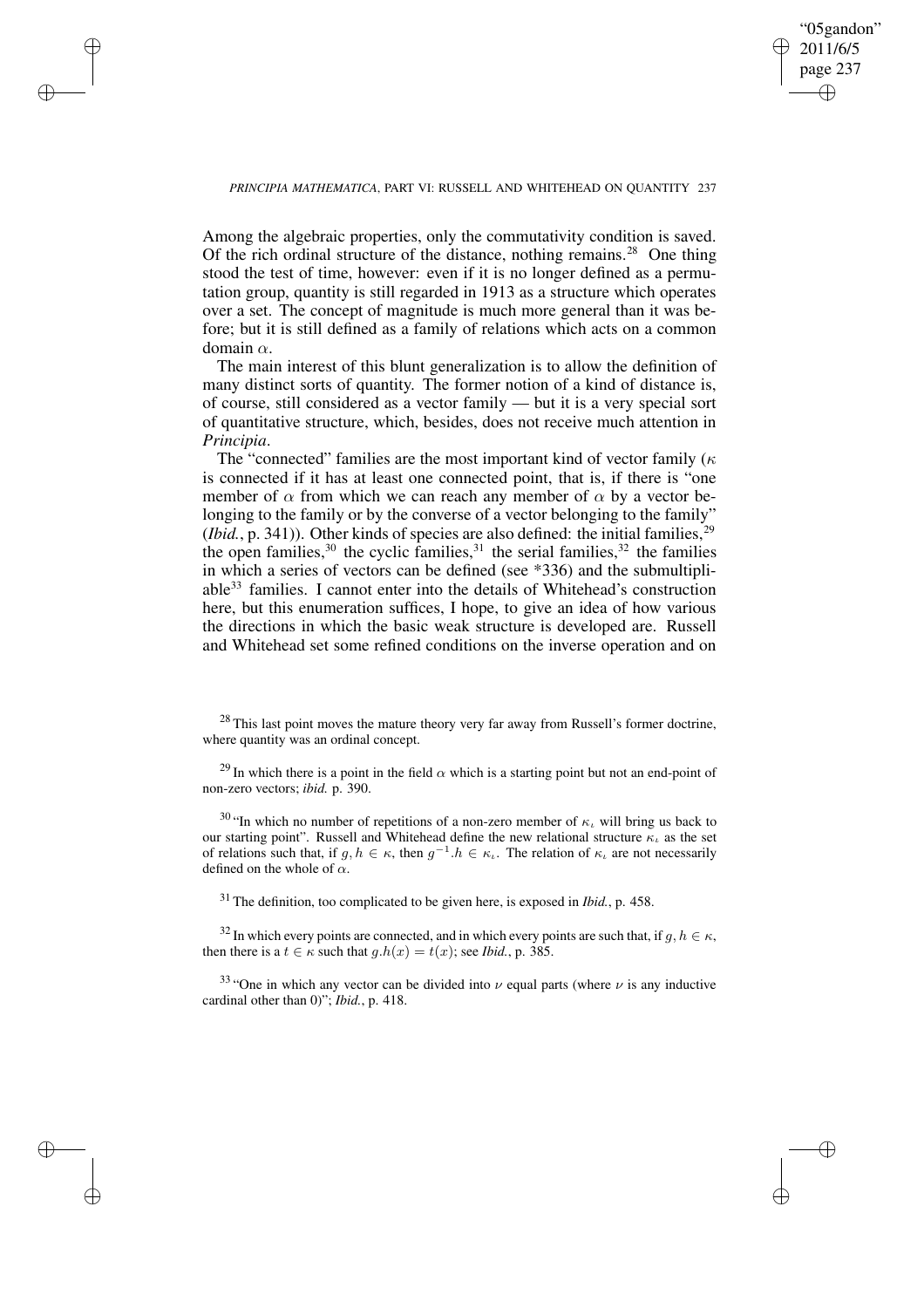# "05gandon" 2011/6/5 page 238 ✐ ✐

✐

✐

### 238 SÉBASTIEN GANDON

the closure of the relative product; they introduce some ordinal relations between elements of  $\alpha$  and/or of  $\kappa$ ; they also put some constraints on the way  $\kappa$  acts over  $\alpha$ .

Now that we have briefly seen how general is the notion of quantity, let me focus on the concept of measurement. In *Principia*, numbers and quantities are independent from each other. As we have seen, the arithmetical properties of numbers, derived in section A, do not depend in any way on the shape of any given vector family. And vice-versa, the quantitative structures, examined in section B, do not have to be measurable. Rational (real) numbers and vector families are described and studied for their own sake, independently from each other. In particular, Russell and Whitehead underline that a couple of relations being given, there can be several distinct ratios which relate them (see footnote 24), so that, at the beginning of section C, it is impossible to consider a ratio as a measure of a vector.

In sections C–D of Part VI, Russell and Whitehead explain that, if some appropriate restrictions are set on the vector families, then numbers can be regarded as measures of vectors. What it is, then, for a vector family, to be measurable?

This question is not an easy one. I simplify here an analysis which is, in its detail, much more complicated.<sup>34</sup> Russell and Whitehead give in section C a series of four conditions which can be used when the family to be measured is open:

(1) No two members of a family must have two different ratios. [...] (2) All ratios [except 0 and  $\infty$ ] must be one-one relations when limited to a single family. [...]

(3) The relative product of two applied ratios ought to be equal to the arithmetical product of the corresponding pure ratios with its field limited [...]. That is to say 'two-thirds of half a pound of cheese ought to be  $(2/3 \times 1/2)$  of a pound of cheese; and similarly in any other case. [...]

(4) If  $X, Y$  are ratios, and [if  $R, S$  and  $T$  are members of the family  $\kappa$  such that RXT and SYT], we ought to have  $[|R|] S | (X + Y) T]$ , that is two-thirds of a pound of cheese together with half a pound of cheese ought to be  $(2/3 + 1/2)$  of a pound of cheese, and similarly in any other instance.<sup>35</sup>

 $34$  In section D, Russell and Whitehead offer another definition of measurement, which accounts for the measure of angles. I leave this part aside here.

 $35$  The four conditions, written in a more modern form, concern the relation between the powers of the relation in the set:

a)  $\forall g, h \in \kappa$ , if  $\exists n, m \in \mathbb{N}^*$  such as  $g^n = h^m$ , then  $\nexists n, m \in \mathbb{N}^*, n/m \neq r/s$  and  $g^r = h^s$ .

✐

✐

✐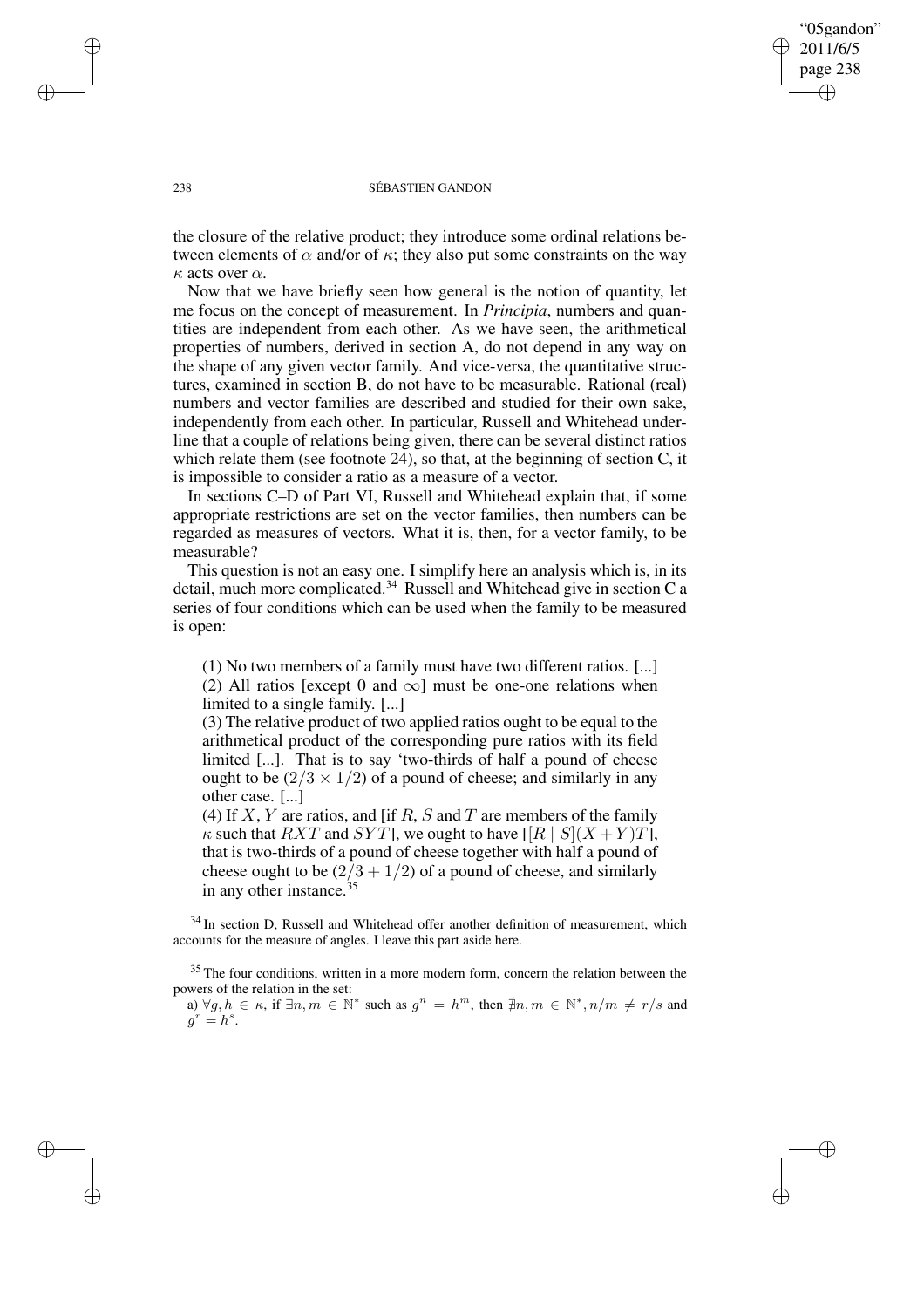✐

## *PRINCIPIA MATHEMATICA*, PART VI: RUSSELL AND WHITEHEAD ON QUANTITY 239

✐

✐

✐

✐

The two first constraints aim at insuring the 'regularity' of the association of vectors to numbers — two vectors should not have more than one ratio, and, for each ratio, there should be one and only one vector which has this ratio to a given relation. The last two conditions are intended for securing a compatibility between the usual arithmetical operations and the relative product. That is, if  $A_T(R)$  designates the<sup>36</sup> ratio p such that  $R(p)T$  (that is, the measure of  $R$  according to the unity  $T$ ), the two last demands say that:

(1)  $A_T(R) = A_S(R) \times A_T(S)$ , or the measure of R according to the unity  $T$  is equal to the measure of  $R$  according to the unity  $S$  multiplied by the measure of S according to the unity T.

(2)  $A_S(T \mid R) = A_S(T) + A_S(R)$ , or the measure of the relative product of  $T$  and  $R$  according to the unity  $S$ , is equal to the sum of the measures of  $T$  and of  $R$ , each of them taken according to the unity  $S$ .

Russell and Whitehead show that the open connected submultipliable vector families<sup>37</sup> are measurable in this sense. This means that if the rationals (the reals), defined as they are defined in section A, are restricted to this kind of family, then, a unity being chosen, the rationals (the reals) can be regarded as measures of the relations of the family, in the sense that there is a one-one correlation between a given set of rational (or real) numbers and the vectors of the family, and that this correlation satisfy the two conditions (1), (2) set out above. Russell and Whitehead call "applied numbers" the numbers whose fields are restricted to a vector family — and they call "pure numbers" the ratios and reals which are not subjected to this restriction. Then, applied numbers, when they are restricted to a measurable family, can be taken as measures of some magnitudes. On the other hand, pure numbers, even if they are applied to relations (since they are relations of relations), cannot be regarded as measures of quantity.

The framework presented in *Principia* VI is then quite subtle. Unlike Burali-Forti, Russell and Whitehead do not define pure numbers as ratios of quantities. They do not, however, content themselves to resume Dedekind's or Cantor's definition of rationals and reals in terms of certain complicated sets (of sets) of whole numbers. Instead, they define numbers as relations of

b) If  $\exists k, l \in \kappa$  such as  $\exists m, n \in \mathbb{N}^*, k^m = l^n$ , then  $\forall f \in \kappa, \exists g \in \kappa$  such as  $g^n = f^m$ . If  $\exists k, l \in \kappa$  such as  $\exists m, n \in \mathbb{N}^*$ , then  $\forall f, g, h \in \kappa$ , if  $f^n = g^m = h^m$ , then  $g = h$ . c)  $\exists n, m, r, s \in \mathbb{N}^*, \forall f, g, h \in \kappa, f^n = g^m$  and  $g^r = h^s$  if and only if  $f^{nr} = h^{ms}$ . d)  $\forall f, g, h \in \kappa, \exists m, nr, s \in \mathbb{N}^*, f^m = h^n$  and  $g^r = h^s$ if and only if  $(f.g \in \kappa \Rightarrow (f.g)^{m+r} = h^{ns}).$ 

<sup>36</sup> The first two conditions insure that this ratio is unique.

<sup>37</sup> There is another condition that I leave aside.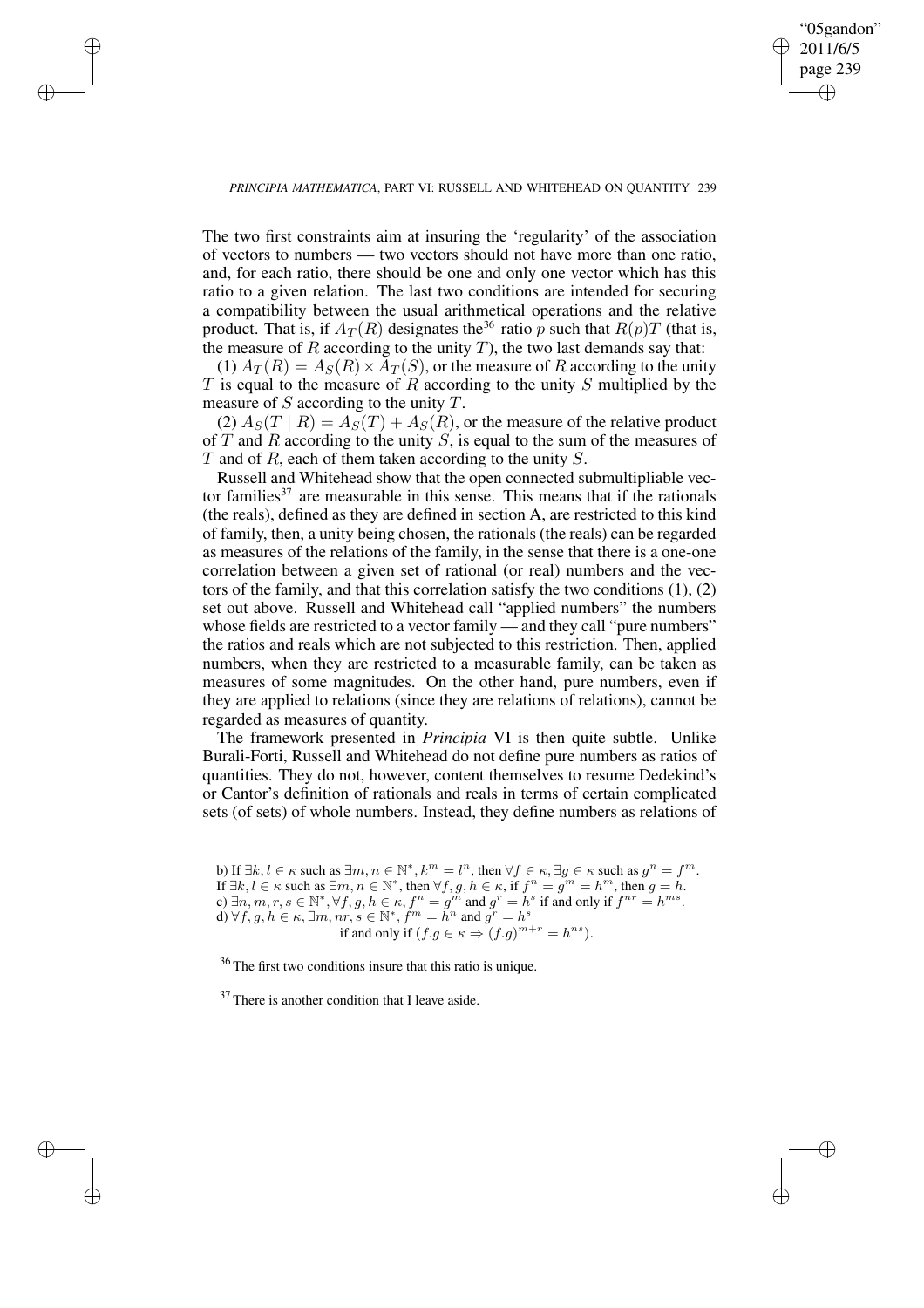"05gandon" 2011/6/5 page 240 ✐ ✐

✐

✐

### 240 SÉBASTIEN GANDON

relations and, in so doing, they preserve the resemblance with Euclid's definition (if relations are interpreted as magnitudes, then the definition is very close to the traditional one). At the same time, they cut the link between the structure of the rational (and real) ordered field and the formal properties of the quantitative domains. Russell's and Whitehead's pure numbers get their arithmetical properties directly from their definition in terms of relations of relations, not from some special formal features of the structure of the relations they are applied to.

In this construction, the key idea is to define the quantities not as the elements belonging to a particular axiomatically defined structure (as in Burali-Forti's homogeneous magnitudes), but as some relations. This move allows Russell and Whitehead to consider the relationship between pure and applied numbers as a relation of particularization: applied ratios are just pure ratios, restricted to a certain domain. The nature of the link tied between numbers and measurement (in other words, between pure and applied numbers) sets the logicists apart from both the arithmetizers and Burali-Forti. From the former, *Principia* VI keeps the idea that the arithmetical properties of numbers (pure numbers) should not be made dependent upon the shape of any quantitative domain; from the latter, *Principia* VI retains the idea that a good definition of numbers should explain how they are applied. Russell and Whitehead open then a new path, which, while avoiding the complete separation between numbers and measurement that we found in Cantor and Dedekind, does not follow Burali-Forti's way of reasoning. In *Principia*, as in the Euclidean tradition, numbers and magnitudes are made for each other. But this connection does not mean that the properties of numbers are inherited from the properties of the quantitative domains. On this point, the logicists remain faithful to the arithmetizer's demand.

# 5. *Whitehead, logicism, and the Northwest Passage*

The (brief) account I have just sketched fleshes out, I hope, the rough picture drawn in Whitehead's letter. *Principia* VI is indeed an attempt to account for "the whole theory of applied mathematics (measurement etc)" that arithmetization left "unproved". Having read this part, one can understand as well why "the old fashioned algebras which talked of "quantities" were right, if they had only known what "quantities" were" (namely, relations). Whitehead's talk is thus not empty: it describes a program which is fully carried out in *Principia*.

The most interesting ingredient of this doctrine is the subtle balance it sets up between the demand of the application constraint and the wish to insure the logical purity of arithmetical truths. This feature could be glossed along very different lines. I have chosen, here, to focus on the relationship between

✐

✐

✐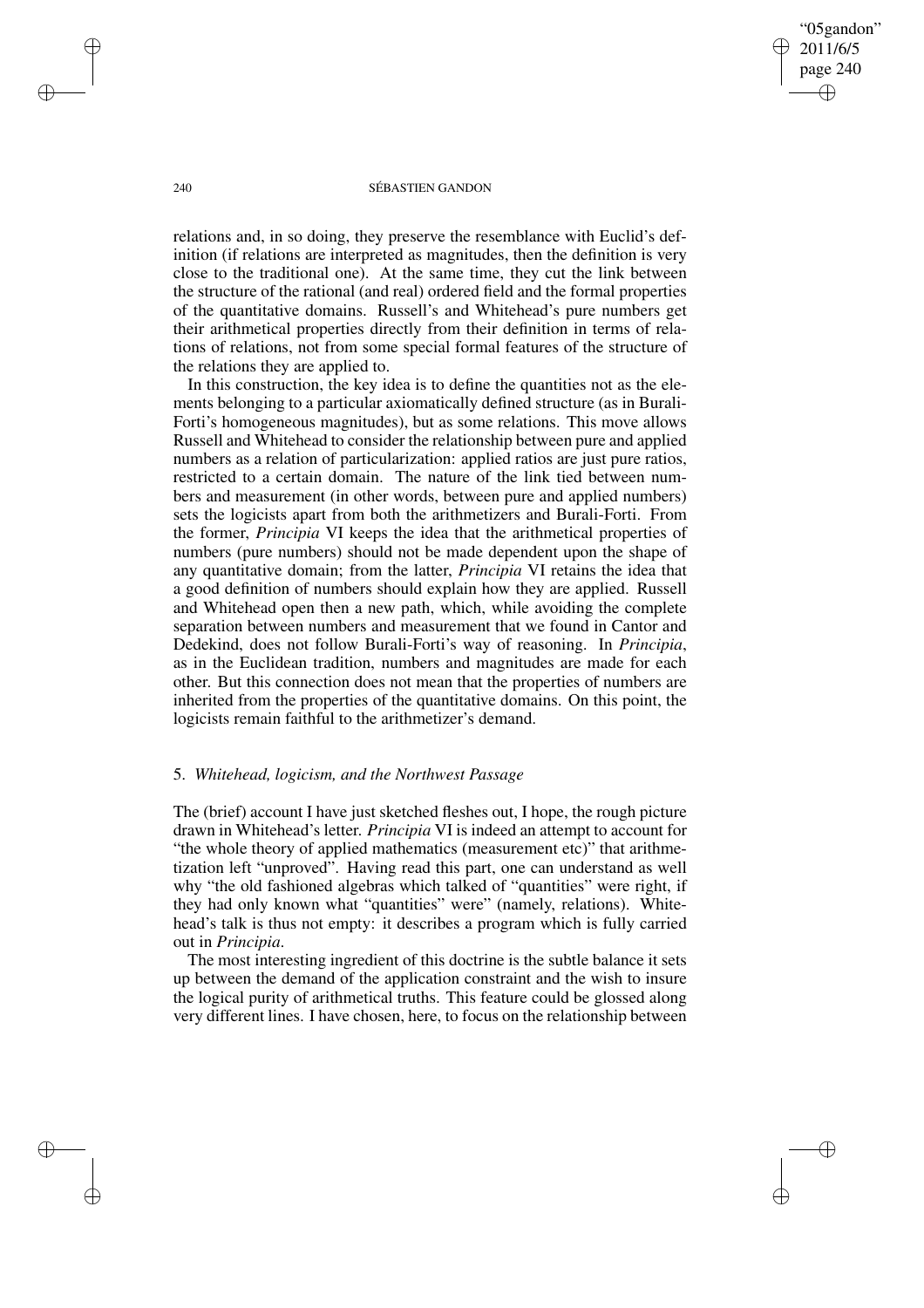✐

## *PRINCIPIA MATHEMATICA*, PART VI: RUSSELL AND WHITEHEAD ON QUANTITY 241

*Principia* VI and the logicist program — and to focus also on the question whether the theory of quantity should be attributed to Whitehead alone, or to Russell and Whitehead. As I will explain now, these two issues are, in fact, related.

In the literature, the following story is often told:<sup>38</sup> Weierstrass, Cantor and Dedekind constructed, each in their own way, the real field and real analysis from elementary arithmetic; Russell, after Frege, added his contribution to the construction, in defining whole numbers as sets of equinumerous sets and in founding therefore arithmetic on set theory. According to Russell, we would have not only this schema:

| Real analysis and real numbers |
|--------------------------------|
| Arithmetic and whole numbers   |

but also this stronger one:

✐

✐

✐

✐

| Real analysis and real numbers |
|--------------------------------|
| Arithmetic and whole numbers   |
| Logic and set theory           |

The 'arithmetizers' succeeded in going from the second to the third level; Russell (after Frege) would have pushed the reduction one step further. Such an account is made by Russell himself at the beginning of his *Introduction to Mathematical Philosophy* (p. 5):

Having reduced all traditional pure mathematics to the theory of the natural numbers, the next step in logical analysis was to reduce this theory itself to the smallest set of premisses and undefined terms from which it could be derived.

As we have seen, however, in *Principia* VI, Russell and Whitehead did challenge Cantor's and Dedekind's constructions for having ignored the application constraint. And the disagreement runs very deep, since Euclid's traditional approach, the one that the arithmetizers were opposed to, is explicitly acknowledged as the main source of inspiration. How to reconcile Russell's description of logicism as an extension of the works of Weierstrass, Cantor and Dedekind with the content of *Principia* VI?

One possible answer would be to refer this apparent tension to a difference between Russell's and Whitehead's conception. *Principia* VI has been

<sup>38</sup> For more on this, see [Gandon 2008b].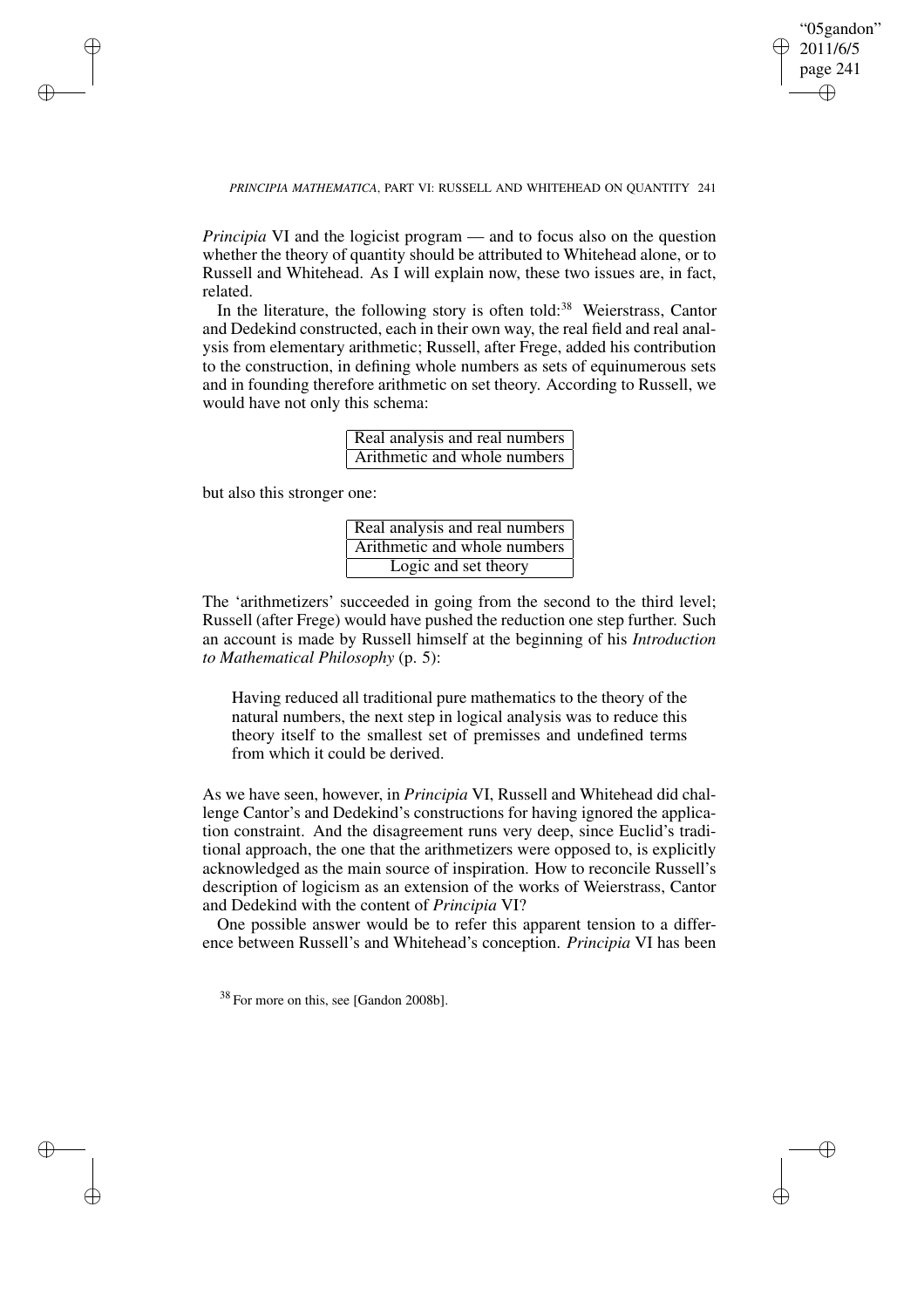"05gandon" 2011/6/5 page 242 ✐ ✐

✐

✐

## 242 SÉBASTIEN GANDON

written by Whitehead, not by Russell. Couldn't we then attribute the antiarithmetization stance only to Whitehead, and find in this way a means to dispel the seeming discrepancy between logicism and theory of magnitude? The idea would be to acknowledge that *Principia* VI is at odds with the main line of *Principia*, but to explain the divergence by the fact that Russell wrote the first five parts and Whitehead the sixth one.

This hypothesis does not stand up to scrutiny, however. Recall first that Russell developed a relational theory of quantity as early as 1900. Section B of part VI is nothing but a generalization of this early work. So Whitehead then did not start from nothing — he heavily leaned on Russell's own previous writing. It is thus difficult to completely sever his contribution with Russell's works. What is more, Russell and Whitehead sent their manuscripts to each other; they discussed them in their abundant correspondence, and during numerous regular meetings. So, even if Whitehead was the driving force behind part VI, Russell knew and agreed with what he was doing. Thus, in a letter to Jourdain, dated 21/3/1910, Russell, after having recognised that one could define, in a standard way, a ratio as a relation between integers, added ([Grattan-Guinness, 1977], p. 130):

I have now accepted from Whitehead a new quantitative (non-arithmetical) definition of  $\mu/\nu$ , according to which it is a relation of vectors R, S which holds (broadly) whenever  $\exists! R^{\nu} \cap S^{\mu}$ . This enables you to take two-thirds of a pound of butter without an elaborate arithmetical detour.

The initial "I have now accepted from Whitehead" is clear: *Principia*'s theory of number and quantity has been devised by Whitehead, but understood and accepted by Russell.

We cannot hope, then, to reconcile Russell's presentation of logicism to the content of *Principia* VI by exploiting the fact that the book was coauthored. The doctrine of quantity shows that the logicist program cannot be seen as a mere extension of arithmetization — and this is precisely what makes the theory of magnitude so interesting. According to the often repeated story, logicism would be a kind of Northwest Passage project: the main and sole problem of Russell would be to go from logic and set-theory (the Atlantic ocean, let say) to arithmetic (the Pacific ocean); between the two, a very rough and difficult area, mined by the logical and set-theoretical paradoxes (the North of Canada), would have to be crossed, and a channel across the hostile land to be discovered. In other words, the logicist challenge is often construed as an existence-problem: the difficulty is to find at least one path. If it ever turned out that many such passages existed, it would be very good news, but the existence of one channel is sufficient to satisfy the logicists.

✐

✐

✐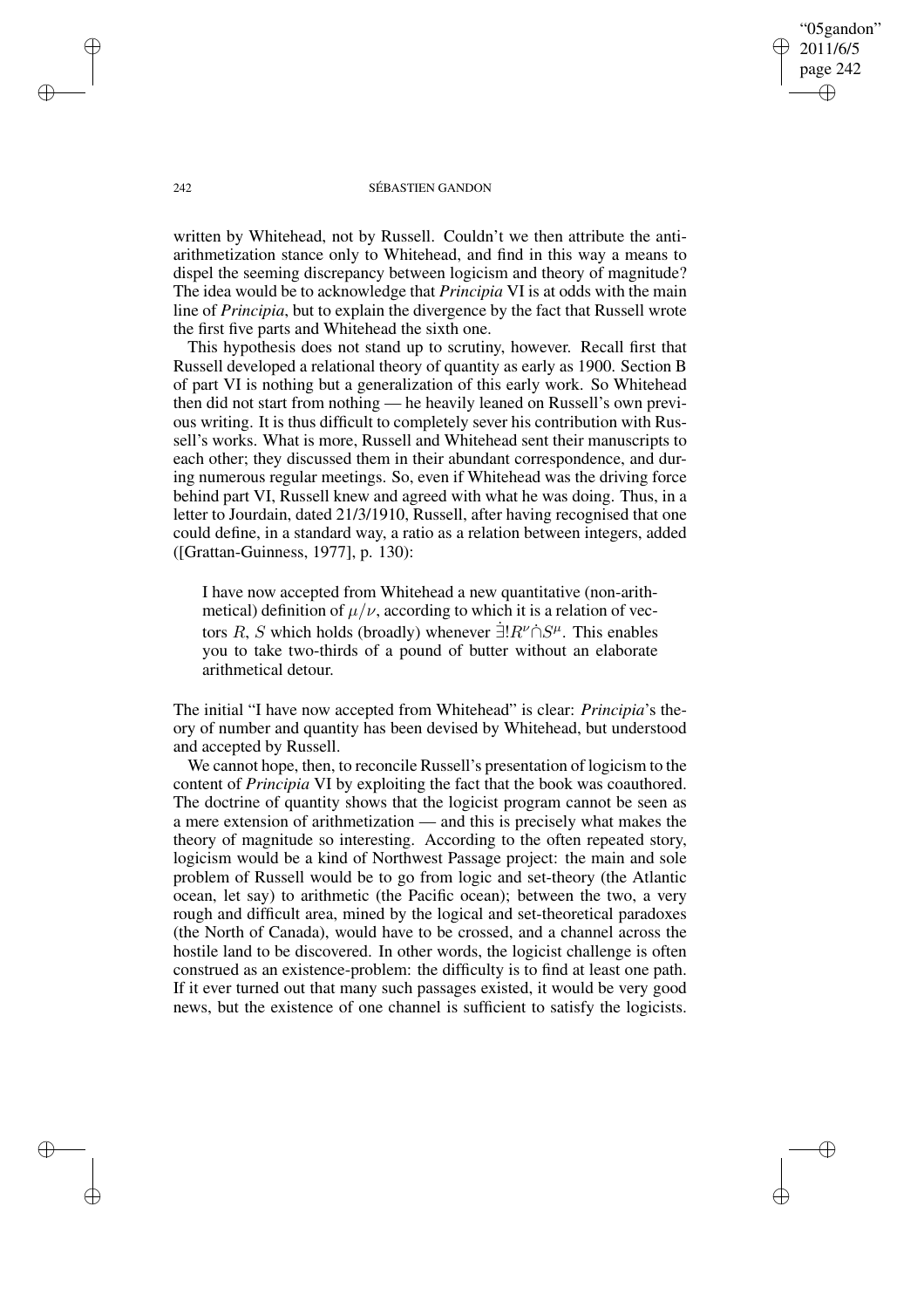✐

## *PRINCIPIA MATHEMATICA*, PART VI: RUSSELL AND WHITEHEAD ON QUANTITY 243

✐

✐

✐

✐

Now, I do not want to undermine the importance of the existence-problem. My claim is, however, that the Northwest Passage issue is only a part of the story. When one reads the mathematical parts of *The Principles* or of *Principia*, that is, the parts which are situated at the middle or near the end of the books (and which are usually completely neglected), one immediately sees that, most of the time, the problems Russell (and Whitehead) faced were related to the surplus of possible ways to define a mathematical theory. The issue was thus not to find a passage, but to pick up one among many available ones. For instance, in 1903, Russell had before him many possible logical definitions of a projective space. He chose one, and tried at length to explain his choice.<sup>39</sup> The same holds for the definition of order in part IV of [Russell, 1903]: not less than six different definitions of order were presented and discussed in chapter 24. In many cases, thus, Russell's and Whitehead's problem was not an existence, but a uniqueness issue. The task was not to secure a reduction — it was to decide which to choose among the many possible ones.<sup>40</sup>

*Principia* VI is a spectacular example of this line of thought. Russell's theory of relations was powerful enough to encompass Dedekind's definition of the real numbers. But this did not mean that Russell should resume it. Many others approaches were possible, and the issue was to decide which one among them should be taken. Now, Dedekind's theory did not explain how numbers could be applied to quantity — and, from Russell's and Whitehead's point of view, the application constraint seemed to be a sensible demand. *Principia* VI is just the demonstration that the new logic could account for the mathematical structure of the rational and the real numbers, while fulfilling the application constraint. The logicist program was not given up – the properties of the rational and real numbers were still presented as logical properties (and on this point, Russell and Whitehead did not follow Burali-Forti). But the arithmetization was clearly abandoned: the structure of  $\mathbb O$  and  $\mathbb R$  was not founded on the sole structure of  $\mathbb N$ .

In order to understand how Whitehead's theory of quantity is not incompatible to the logicist program, one has therefore to renounce the Northwest Passage view  $\sim$  or, at least, to relativize it to the beginning of the logicist venture. For Russell, it is true, there are not many ways to reach arithmetic

<sup>&</sup>lt;sup>39</sup> On this point, see [Gandon, 2008a].

<sup>&</sup>lt;sup>40</sup> On this problem of multiple possible reductions, see [Benacerraf, 1965]. Note that Benacerraf regards his argument as directed against Russell's logicism. According to me, Benacerraf's attack misses its target.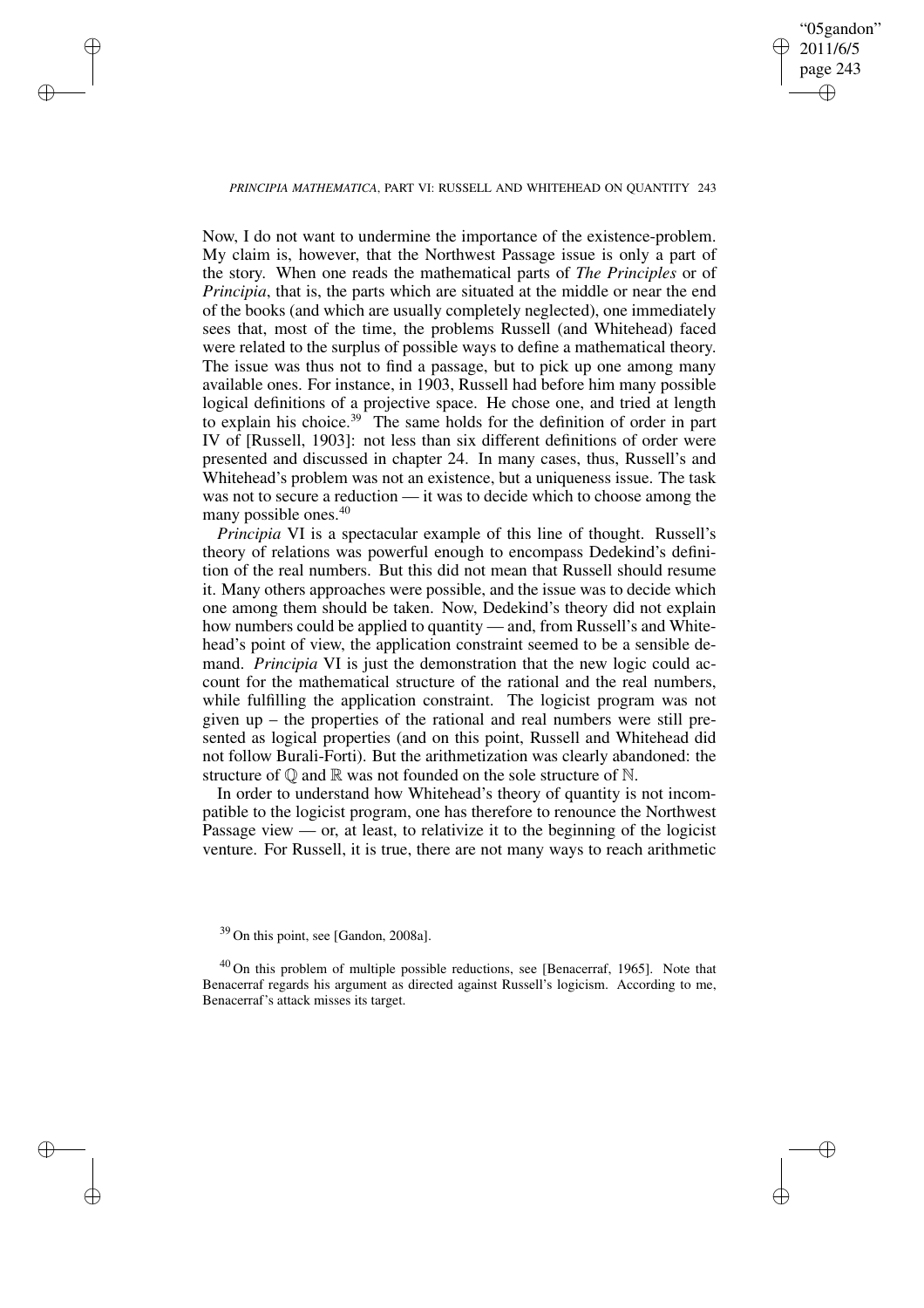"05gandon" 2011/6/5 page 244 ✐ ✐

✐

✐

## 244 SÉBASTIEN GANDON

from logic; what is more, the only possible path is threaten by the paradoxes.<sup>41</sup> But we should not reduce *Principia* to its first parts. As one moves forward in the reading, one realizes that the existence problem is progressively supplanted by the issue raised by the existence of multiple reductions. Studying the last published parts of *Principia* does not merely allow us to fill a gap in the scholarship; it helps us to readjust our conception of the whole work.

One last word about Whitehead. I have suggested that the theory of quantity fits well the logicist agenda, once this agenda is distinguished from the arithmetization program — and that Russell could then be regarded as the coauthor of the doctrine. This being said, Whitehead's particular influence on Part VI should be acknowledged. One thing is to say that a logicist definition of numbers satisfying the application constraint can be found; another is to promote, as Whitehead did, the application constraint itself. At numerous places in Whitehead's writing, one finds the idea that the striving for generalization and abstraction in mathematics goes hand-in-hand with the wish to account for application. For example, in *Universal Algebra*, Whitehead attempted to show that Grassmannian algebra could find a natural interpretation in terms of non-Euclidean geometries, thus revealing that the more abstract and general the algebras were, the more capable of being applied they became.<sup>42</sup> But, closer to *Principia* VI, let me quote a passage from ([Whitehead, 1911], p. 100):

One of the most fascinating characteristics of mathematics is the surprising way in which the ideas and results of different parts of the subject dovetail into each other. During the discussions of [...] the previous chapter we have been guided merely by the most abstract of pure mathematical considerations; and yet at the end of them we have been led back to the most fundamental of all the laws of nature, laws which have to be in the mind of every engineer as he designs an engine, and of every naval architect as he calculates the stability of a ship. It is no paradox to say that in our most theoretical moods we may be nearest to our most practical applications.

The idea that "in our most theoretical moods we may be nearest to our most practical considerations" can easily be used to justify the application constraint. Now, one does not find this emphasis on application in Russell's

✐

✐

✐

<sup>&</sup>lt;sup>41</sup> In fact, in *Principia*, Russell has given up the idea of deriving the infinity axiom according to Boolos (for instance), this shows that Russell did not find the Northwest Passage.

<sup>&</sup>lt;sup>42</sup> For more on this interpretation, see [Gandon, 2005] and [Desmet, 2010].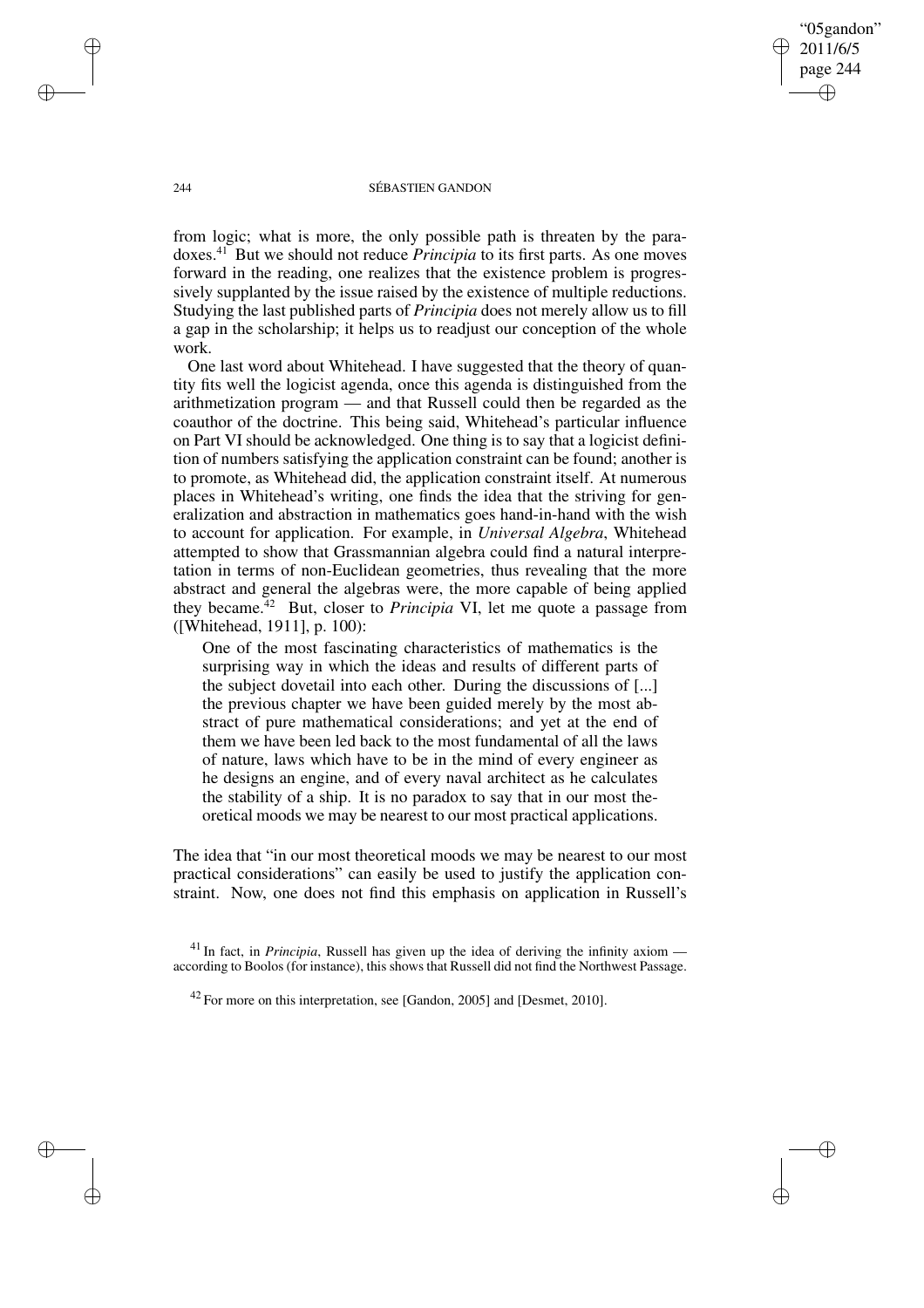✐

## *PRINCIPIA MATHEMATICA*, PART VI: RUSSELL AND WHITEHEAD ON QUANTITY 245

✐

✐

✐

✐

writings.<sup>43</sup> I am then not sure that Russell, without Whitehead's impetus, would have espoused the application constraint and would have felt the need to wander from the standard Dedekindian definition. What is truly beautiful then is that *Principia*'s logical framework was flexible and powerful enough to accommodate the difference between Whitehead's and Russell's own sources of inspiration.

# ACKNOWLEDGEMENT

I thank G. Whitehead for having allowed me to quote A.N. Whitehead's letters.

> Université Clermont II (PHIER) Institut Universitaire de France E-mail: Sebastien.GANDON@univ-bpclermont.fr

# **REFERENCES**

- [Benacerraf, 1965] Benacerraf, P. (1965). What Numbers Could Not Be. *The Philosophical Review*, 74:47–73.
- [Bigelow, 1988] Bigelow, J. (1988). *The Reality of Numbers. A Physicalist's Philosophy of Mathematics*. Oxford University Press.
- [Burali-Forti, 1899] Burali-Forti, C. (1899). Les propriétés formales des opérations logiques. *Rivista di Matematica*, 6:141–177.
- [Dedekind, 1888] Dedekind, R. (1888). *Was sind und was sollen die Zahlen?* quoted from the English translation *Essays in the theory of numbers*. Dover, New-York.
- [Desmet, 2010] Desmet, R. (2010). *Whitehead's Philosophy of Mathematics and Relativity*. PhD thesis, Ghent University.
- [Gandon, 2005] Gandon, S. (2005). Algèbre, géométrie et loi d'intensité: l'enjeu de *A Treatrise on Universal Algebra*. In Weber, M. & d'Eprémesnil, D., editor, *Chromatikon I, Annuaire de la philosophie en procès – Yearbook of Philosophy in Process*. Presses universitaires de Louvain.
- [Gandon, 2008a] Gandon, S. (2008a). Toward a Topic-Specific Logicism? Russell's Theory of Geometry in the *Principles of Mathematics*. *Philosophia Mathematica*, 16:1–39.

 $43$  For instance, that the most abstract developments always lead back to "the most fundamental of all the laws of nature" seems to be in tension with the importance Russell gave to Cantor's theory of transfinite numbers.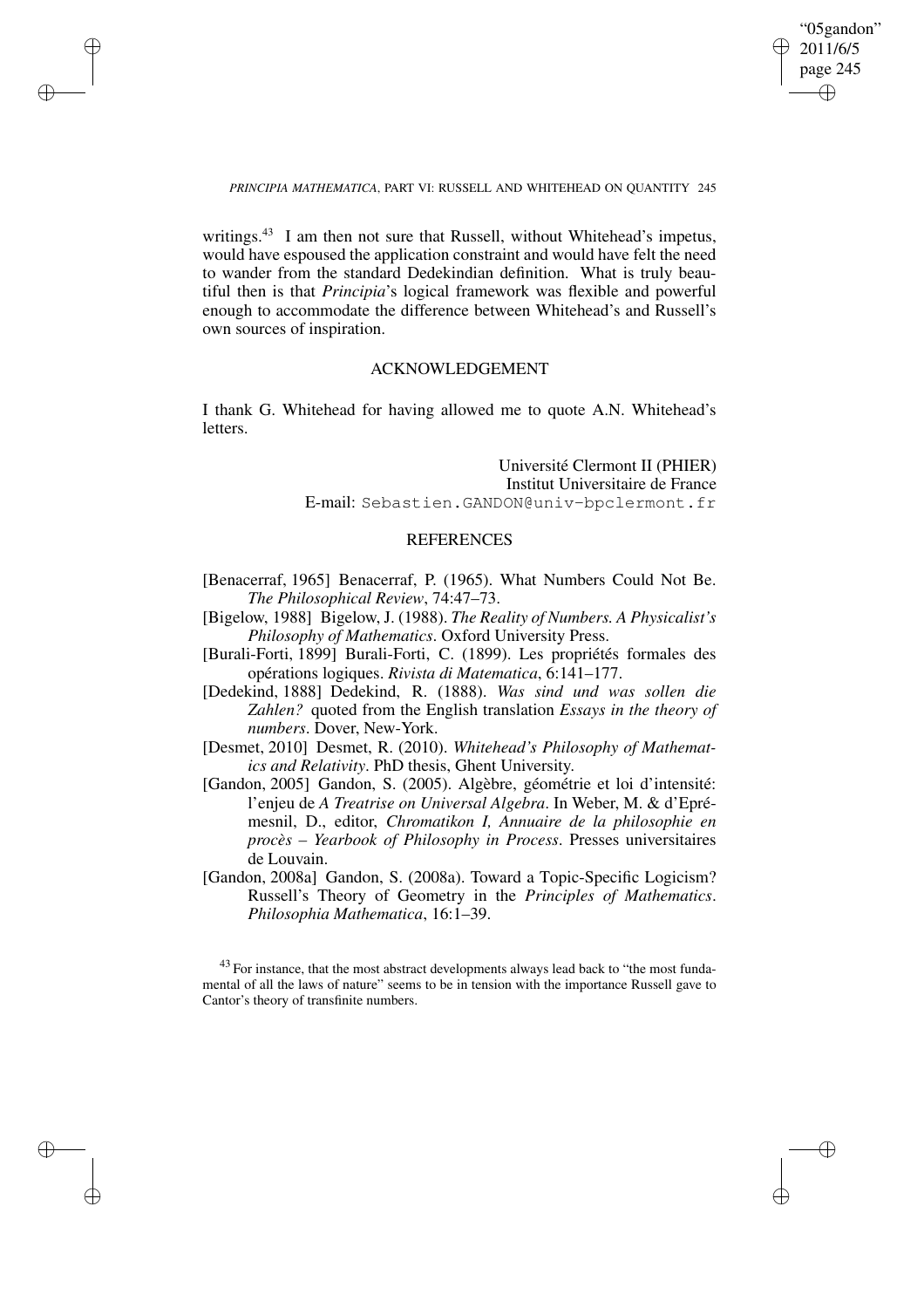# "05gandon" 2011/6/5 page 246 ✐ ✐

✐

✐

## 246 SÉBASTIEN GANDON

- [Gandon, 2008b] Gandon, S. (2008b). Which arithmeticisation for which logicism? Russell on relations and quantities in *The Principles of Mathematics*. *History and Philosophy of Logic*, 29(1):1–30.
- [Grattan-Guinness, 1977] Grattan-Guinness, I., editor (1977). *Dear Russell-Dear Jourdain*. Colombia University Press.
- [Grattan-Guinness, 2000] Grattan-Guinness, I. (2000). *The Search for Mathematical Roots 1870-1940. Logics, set theories and the foundations of mathematics from Cantor through Russell to Gödel*. Princeton University Press, Princeton.
- [Hausdorff, 1906] Hausdorff, F. (1906). Untersuchungen über ordnungstypen, i, ii, iii. *Ber. über die Verhandlungen der Königl. Sächs. Ges. der Wiss. zu Leipzig. Math.-phys. Klasse*, 58:106–169.
- [Ljapin, 1960] Ljapin, E. S. (1960). *Semigroups*. American Mathematical Society, 2nd edition (1968) of the english translation edition.
- [Michell, 1999] Michell, J. (1999). *Measurement in Psychology: Critical History of a Methodological Concept*. Cambridge University Press.
- [Quine, 1962] Quine, W. V. O. (1962). *Set theory and its logic*. Harvard University Press, Harvard.
- [Quine, 1995] Quine, W. V. O. (1995). *Selected Logic Papers* (enlarged edition). Harvard University Press, Harvard.
- [Russell, 1900] Russell, B. (1900). On the Logic of Relations with Applications to Arithmetic and the Theory of Series, in [russell 00], vol. 3, p. 590–612.
- [Russell, 1901] Russell, B. (1901). Sur la logique des relations avec des applications à la théorie des séries. *Rivista di Matematica*, 7:115–136, 137–148.
- [Russell, 1903] Russell, B. (1903). *The Principles of Mathematics*. Routledge, London.
- [Russell, 1914] Russell, B. (1914). *Our Knowledge of External World: As a Field for Scientific Method in Philosophy*. Routledge. Reprint 1993.
- [Russell and Whitehead, 1912] Russell, B. and Whitehead, A.-N. (1912). *Principia Mathematica II*, volume 2. Cambridge University Press, Cambridge.
- [Russell and Whitehead, 1913] Russell, B. and Whitehead, A.-N. (1913). *Principia Mathematica III*, volume 3. Cambridge University Press, Cambridge.
- [Sackur, 2005] Sackur, J. (2005). *Formes et faits. Analyse et théorie de la connaissance dans l'atomisme logique.* Vrin, Paris.
- [Whitehead, 1898] Whitehead, A. N. (1898). *A Treatrise on Universal Algebra With Applications*. Cambridge University Press.
- [Whitehead, 1911] Whitehead, A.-N. (1911). *An Introduction to Mathematics*. H. Holt and company, New-York.

✐

✐

✐